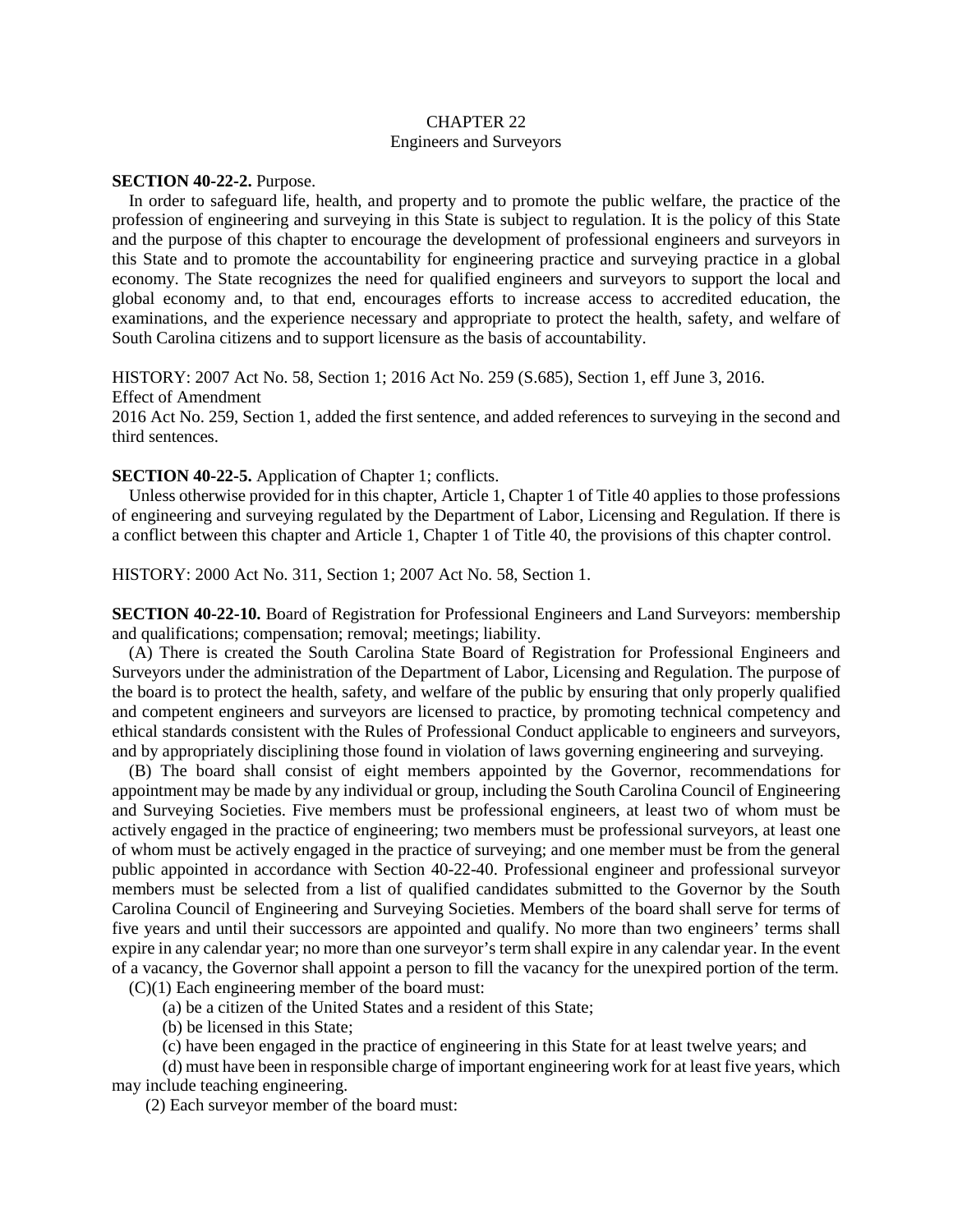(a) be a citizen of the United States and a resident of this State;

(b) be licensed in this State;

(c) have been engaged in the practice of surveying in this State for at least twelve years; and

(d) have been in responsible charge of important surveying work for at least five years, which may include teaching surveying in an academic setting.

(3) The public member of the board must be a citizen of the United States and a resident of this State for at least twelve consecutive years.

(D) Board members must be compensated for their services at the usual rate for mileage, subsistence, and per diem as provided by law for members of state boards, committees, and commissions and may be reimbursed for actual and necessary expenses incurred in connection with and as a result of their work as members of the board.

(E) The Governor may remove a member of the board pursuant to Section 1-3-240. Vacancies on the board must be filled for the unexpired portion of the term in the manner of the original appointment.

(F)(1) The board shall elect or appoint annually a chairman, a vice chairman, and a secretary.

(2) The board shall meet at least two times a year and at other times upon the call of the chairman or a majority of the board.

(3) A simple majority of the members of the board eligible to vote constitutes a quorum; however, if there is a vacancy on the board, a majority of the members serving constitutes a quorum.

(4) A board member is required to attend meetings or to provide proper notice and justification of inability to do so. Unexcused absences from meetings may result in removal from the board as provided for in Section 1-3-240.

(G) Neither the board nor any of its members, agents, or department employees are liable for acts performed in good faith during the course of their official duties.

HISTORY: 2000 Act No. 311, Section 1; 2016 Act No. 259 (S.685), Section 2, eff June 3, 2016. Editor's Note

Prior Laws: 1991 Act No. 99, Section 1; 1976 Code Sections 40-22-70, 40-22-80, 40-22-100, 40-22-110, 40-22-120.

Effect of Amendment

2016 Act No. 259, Section 2, in (B), inserted ", at least two of whom must be actively engaged in the practice of engineering"; in  $(C)$ , revised  $(1)(d)$ , to include teaching, added  $(2)(d)$ , and made other nonsubstantive changes; and deleted former (H), relating to membership on the board before and after January 1, 2008.

# **SECTION 40-22-20.** Definitions.

As used in this chapter:

(1) "ABET" means the Accreditation Board for Engineering and Technology. "EAC" means the Engineering Accreditation Commission of ABET. "TAC" or "ETAC" means the Engineering Technology Accreditation Commission of ABET.

(2) "Approved engineering curriculum" means an engineering program of four or more years determined by the board to be substantially equivalent to that of an EAC/ABET accredited curriculum or the NCEES Engineering Education Standard.

(3) "Board" means the South Carolina State Board of Registration for Professional Engineers and Surveyors created pursuant to this chapter.

(4) "Branch office" means a place of business separate from the principal place of business where engineering services or surveying services are provided. A specific project or construction site office is not a branch office. Nothing contained in this chapter prevents a professional engineer or professional surveyor from undertaking an engineering project or a surveying project anywhere in the State.

(5) "Current certificate of registration" means a license to practice which has not expired or has not been revoked and which has not been suspended or otherwise restricted by the board.

(6) "Department" means the Department of Labor, Licensing and Regulation.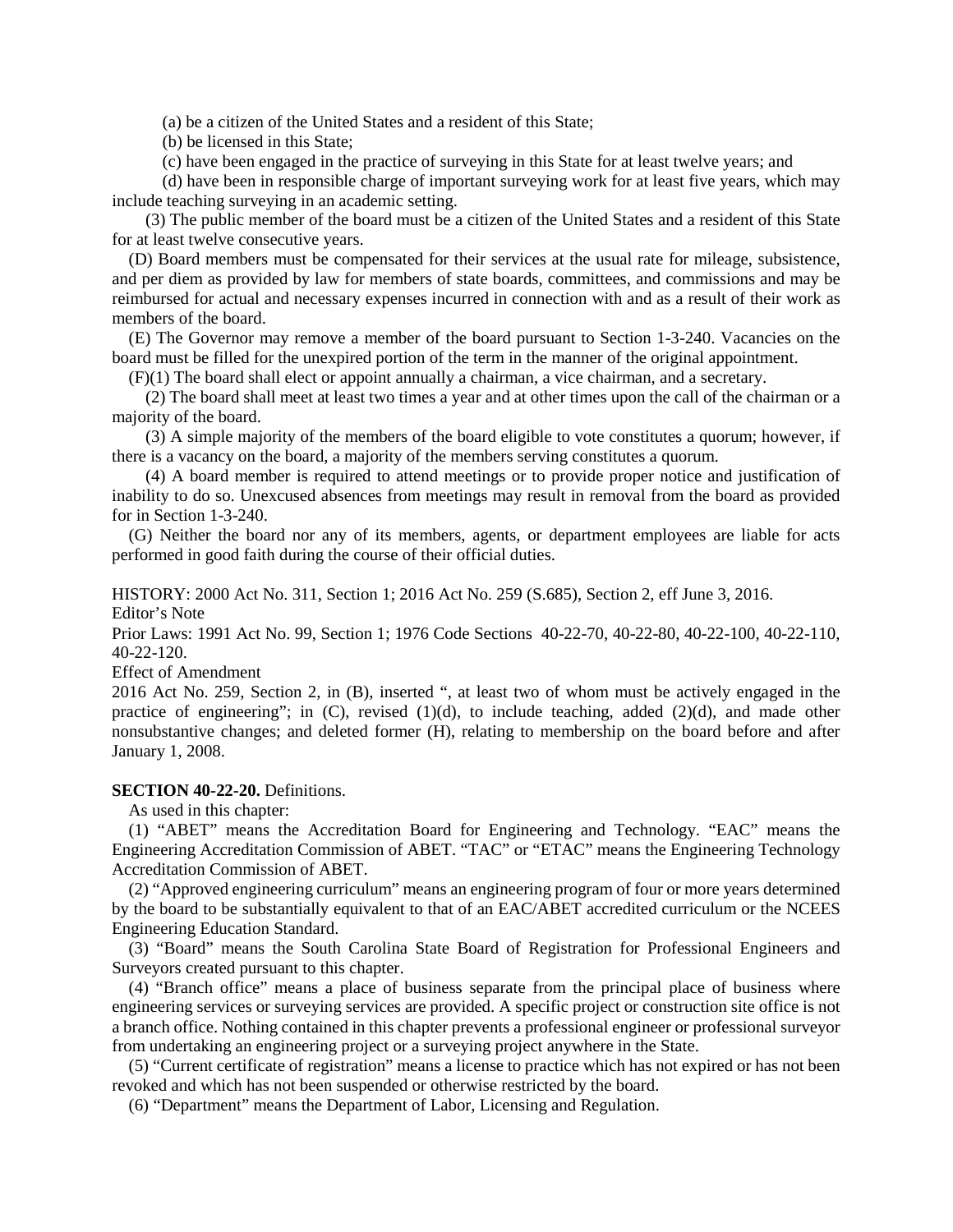(7) "Design coordination" includes the review and coordination of those technical submissions prepared by others, including as appropriate and without limitation, consulting engineers, architects, landscape architects, surveyors, and other professionals working under the direction of the engineer.

(8) "Direct responsibility", "direct supervisory control", "direct supervision", and "responsible charge" means that there is a clear-cut personal connection to the project or employee supervised, marked by firsthand knowledge and direct control and assumption of professional responsibility for the work.

(9) "Emeritus engineer" or "emeritus surveyor" means a professional engineer or surveyor who has been registered for fifteen consecutive years or longer and who is sixty-five years of age or older and who has retired from active practice.

(10) "Engaged in practice" means holding one's self out to the public as being qualified and available to perform engineering or surveying services.

(11) "Engineer" means a professional engineer as defined in this section.

(12) "Engineering surveys" means all minor survey activities required to support the sound conception, planning, design, construction, maintenance, operation, and investigation of engineered projects but exclude the surveying of real property for the establishment of land boundaries, rights-of-way, and easements and the independent surveys or resurveys of general land masses.

(13) "Engineer-in-training" means a person who has qualified for and passed the NCEES Fundamentals of Engineering examination as provided in this chapter and is entitled to receive a certificate as an engineer-in-training.

(14) "Ethics" means conduct that conforms to professional standards of conduct.

(15) "Firm" means a business entity functioning as a sole proprietorship, partnership, limited liability partnership, professional association, professional corporation, business corporation, limited liability company, joint venture, or other legally constituted organization which practices or offers to practice engineering or surveying, or both.

(16) "Fraud or deceit" means intentional deception to secure gain, through attempts deliberately to conceal, mislead, or misrepresent the truth in a manner that others might take some action in reliance or an act which provides incorrect, false, or misleading information on which others might rely.

(17) "GIS" means geographic information systems.

(18) "Good character" refers to a person of good moral character and one who has not been convicted of a violent crime, as defined in Section 16-1-60, or a crime of moral turpitude.

(19) "Gross negligence" means an act or course of action, or inaction, which denotes a lack of reasonable care and a conscious disregard or indifference to the rights, safety, or welfare of others and which does or could result in financial loss, injury, or damage to life or property.

(20) "Incompetence" means the practice of engineering or surveying by a licensee determined to be either incapable of exercising ordinary care and diligence or lacking the ability and skill necessary to properly perform the duties undertaken.

(21) "Licensed" means authorized by this board, pursuant to the statutory powers delegated by the State to this board, to engage in the practice of engineering, or surveying, or engineering and surveying, as evidenced by the board's certificate issued to the registered license holder.

(22) "Misconduct" means the violation of a provision of this chapter or of a regulation promulgated by the board pursuant to this chapter.

(23) "NCEES examination" means those written or electronic tests developed and administered by the National Council of Examiners for Engineering and Surveying for the purpose of providing one indication of competency to practice engineering.

(24) "Person" means an individual human being, firm, partnership, or corporation.

(25) "Practice of engineering" means any service or creative work, the adequate performance of which requires engineering education, training, and experience in the application of special knowledge of the mathematical, physical, and engineering sciences to such services or creative work as commissioning, consultation, investigation, expert technical testimony, evaluation, design and design coordination of engineering works and systems, design for development and use of land and water, performing engineering surveys and studies, and the review of construction for the purpose of monitoring compliance with drawings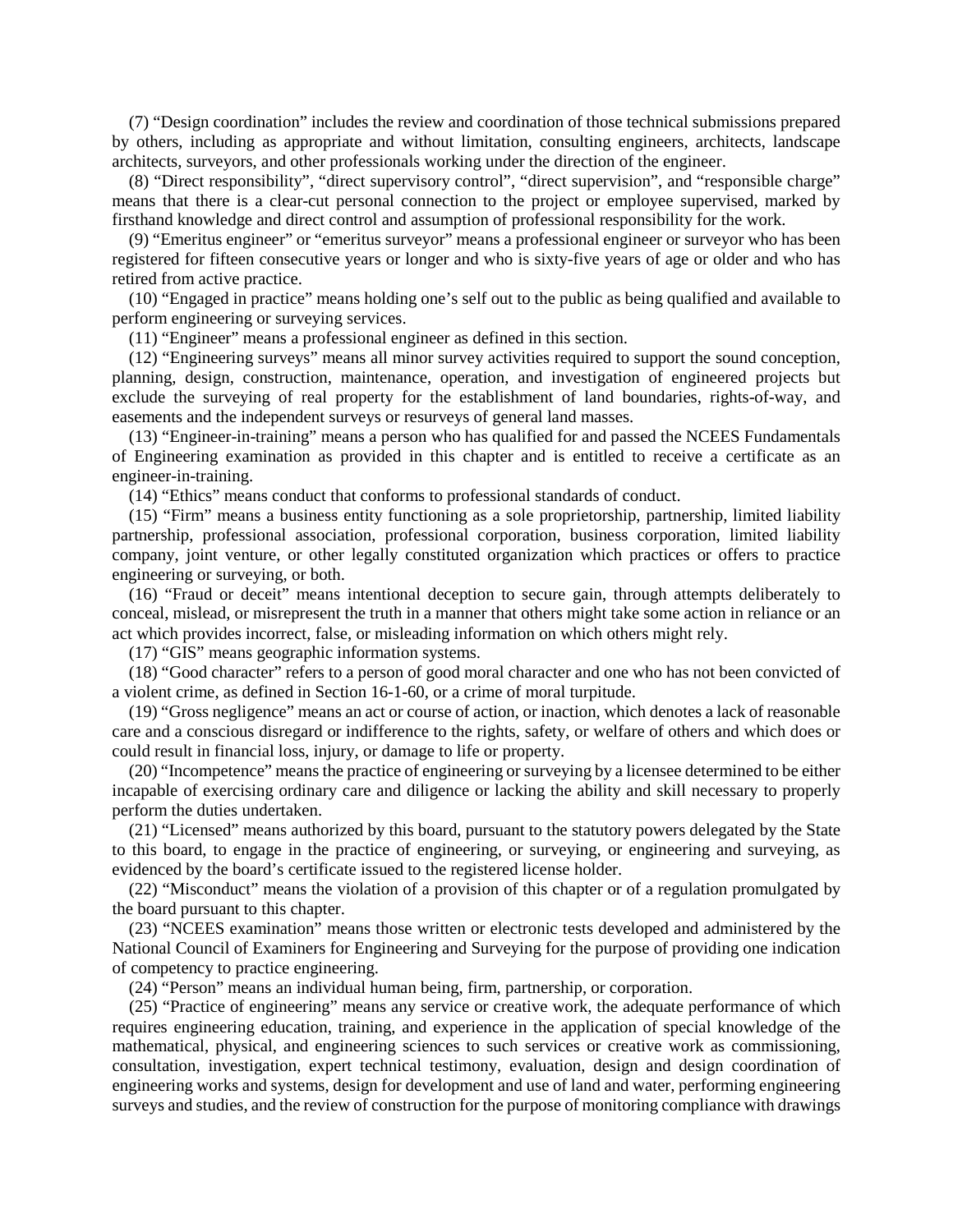and specifications, any of which embraces such services or work, either public or private, in connection with any utilities, structures, buildings, machines, equipment, processes, work systems projects, and industrial or consumer products or equipment of control systems, chemical, communications, mechanical, electrical, environmental, hydraulic, pneumatic, or thermal nature, insofar as they involve safeguarding life, health, or property, and including such other professional services as may be necessary to the planning, progress, and completion of any engineering services. The mere execution, as a contractor, of work designed by a professional engineer or supervision of the construction of such work as a foreman or superintendent is not considered the practice of engineering. A person must be construed to practice or offer to practice engineering, within the meaning and intent of this chapter who:

(a) practices any branch of the profession or discipline of engineering;

(b) by verbal claim, sign, advertisement, letterhead, card, or in any other way represents himself to be a professional engineer or through the use of some other title implies that he is a professional engineer or that he is licensed under this chapter; or

(c) holds himself out as able to perform or does perform any engineering service or work or any other professional service designated by the practitioner or which is recognized as engineering.

(26) "Practice of TIER A surveying" means providing professional services including, but not limited to, consultation investigation, testimony evaluation, expert technical testimony, planning, mapping, assembling, and interpreting reliable scientific measurements and information relative to the location, size, shape, or physical features of the earth, the space above the earth, or part of the earth, and utilization and development of these facts and interpretation into an orderly survey map, site plan, report, description, or project. The practice of TIER A surveying consists of three separate disciplines: land surveying, photogrammetry, and geographic information systems. A surveyor may be licensed in one or more of the disciplines and practice is restricted to only the discipline or disciplines for which the land surveyor is licensed. The practice of TIER A surveying does not include the use of geographic information systems to create maps pursuant to Section 40-22-290, analyze data, or create reports. The scope of the individual disciplines are identified as follows:

(a) Land surveyor:

(1) locates, relocates, establishes, reestablishes, lays out, or retraces any property line or boundary of any tract of land or any road, right-of-way, easement, alignment, or elevation of any fixed works embraced within the practice of land surveying, or makes any survey for the subdivision of land;

(2) determines, by the use of principles of land surveying, the position for any survey monument or reference point; or sets, resets, or replaces such monument or reference; determines the topographic configuration or contour of the earth's surface with terrestrial measurements; conducts hydrographic surveys;

(3) conducts geodetic surveying which includes surveying for determination of geographic position in an international three-dimensional coordinate system, where the curvature of the earth must be taken into account when determining directions and distances; geodetic surveying includes the use of terrestrial measurements of angles and distances, as well as measured ranges to artificial satellites.

(b) A photogrammetric surveyor determines the configuration or contour of the earth's surface or the position of fixed objects on the earth's surface by applying the principles of mathematics on remotely sensed data, such as photogrammetry.

(c) A geographic information systems surveyor creates, prepares, or modifies electronic or computerized data including land information systems and geographic information systems relative to the performance of the activities described in subitems (a) and (b).

(d) An individual licensed only as a geodetic surveyor before July 1, 2004, determines the geographic position in an international three-dimensional coordinate system, where the curvature of the earth must be taken into account when determining directions and distances; geodetic surveying includes the use of terrestrial measurements of angles and distances, as well as measured ranges to artificial satellites. A geodetic surveyor is not authorized to perform the other services a land boundary surveyor is authorized to perform.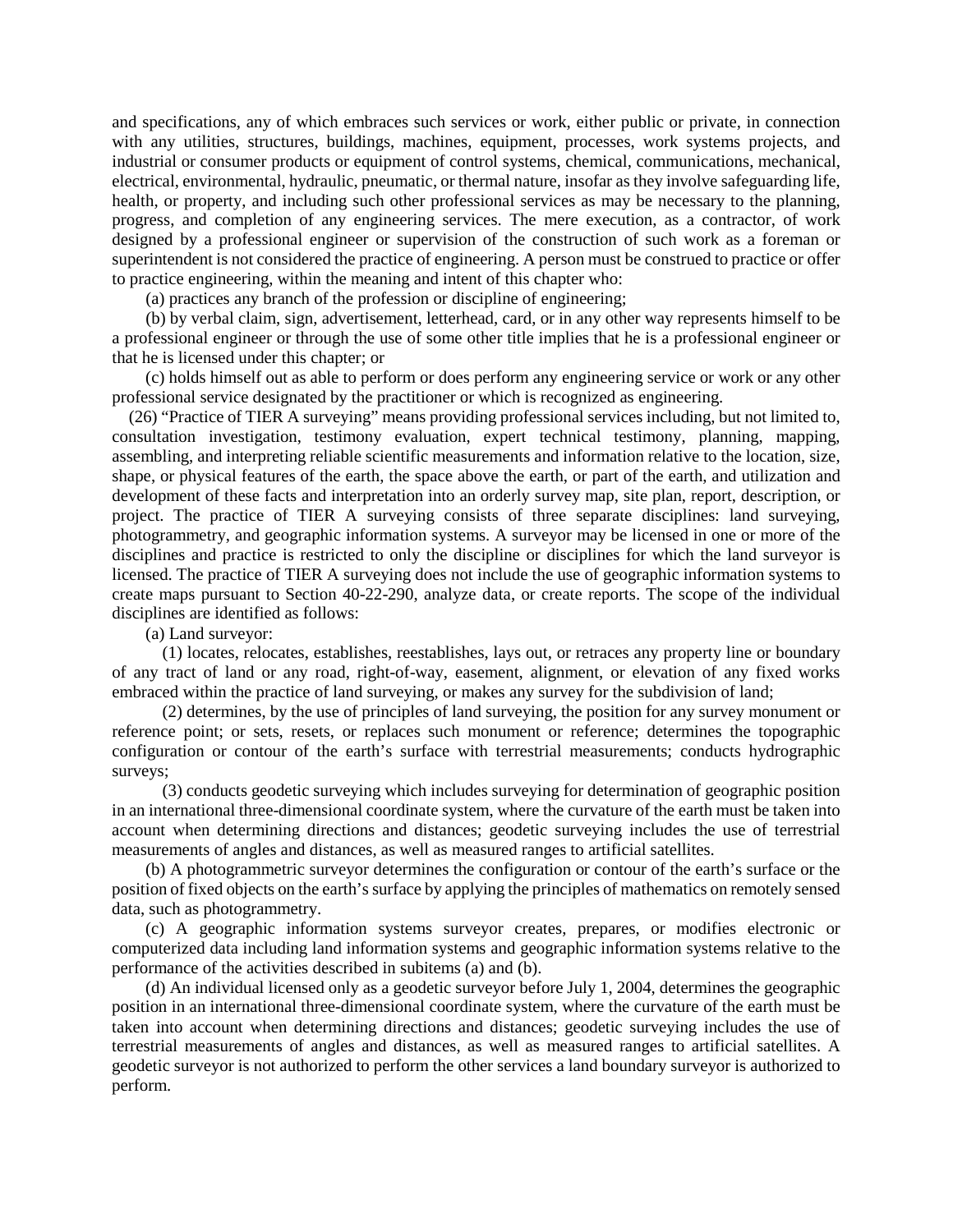(27) "Practice of TIER B land surveying" includes all rights and privileges of TIER A surveying discipline defined in item  $(26)(a)$ ; and in addition to these rights and privileges, TIER B land surveying includes, for subdivisions, preparing and furnishing subdivision plans for sedimentation and erosion control and storm drainage systems, if the systems do not require the structural design of system components and are restricted to the use, where relevant, of any standards prescribed by local, state, or federal authorities. Regulations defining the scope of the additional powers granted to TIER B land surveyors must be promulgated by the board.

(28) "Private practice firm" means a firm as defined herein through which the practice of engineering or surveying would require a certificate of authorization as described in this chapter.

(29) "Private practitioner" means a person who individually holds himself out to the general public as able to perform, or who individually does perform, the independent practice of engineering or surveying.

(30) "Professional engineer" means a license holder who, by reason of his special knowledge of the mathematical and physical sciences and the principles and methods of engineering analysis and design, acquired by professional education and practical experience, is qualified to practice engineering as defined in this section as attested by his license and registration as a professional engineer in this State.

(31) "Professional surveyor" means a licensee who is qualified to practice any discipline of TIER A or TIER B surveying in this State, as defined in this section and as attested by his license and registration as a TIER A or TIER B professional surveyor in this State.

(32) "Professions of architecture, landscape architecture, and geology" mean those specified professions as defined by the laws of this State and applicable regulations.

(33) "Registered" means the engineer or surveyor is licensed and registered in the State.

(34) "Resident professional engineer" or "resident professional surveyor", with respect to principal office and branch office requirements, means a licensed practitioner who spends a majority of each normal workday in the principal or branch office.

(35) "Retired from active practice" means not engaging or offering to engage in the practice of engineering or surveying as defined in this section.

(36) "Surveyor-in-training" means a person who has qualified for and passed the NCEES Fundamentals of Surveying examination as provided in this chapter and is entitled to receive a certificate as a surveyor-in-training.

HISTORY: 2000 Act No. 311, Section 1; 2016 Act No. 259 (S.685), Section 3, eff June 3, 2016.

Editor's Note

Prior Laws: 1991 Act No. 99, Section 1; 1993 Act No. 185, Sections 2, 3; 1976 Code Section 40-22-10. Effect of Amendment

2016 Act No. 259, Section 3, in (1), inserted "ETAC", and inserted "Engineering" before "Technology Accreditation"; in (2), inserted "or the NCEES Engineering Education Standard"; deleted former (3), reserved paragraph, and redesignated (4) through (9) as (3) through (8); in (4), inserted "project" following "undertaking an engineering" in the last sentence; in (8), substituted "means that" for "all mean that"; redesignated former (33) as (9), definition of "Emeritus engineer"; added (10), definition for "Engaged in practice"; redesignated former (10) through (12) as (11) through (13); in (11), substituted "means all" for "include all"; in (13), inserted "NCEES"; added (14), definition of "Ethics"; redesignated former (13) through (18) as (15) through (20); redesignated former (19) as (36); redesignated former (20) through (22) as (21) through (23); added (24), definition of "Person"; redesignated former (23) through (32) as (25) through (34); in (25), inserted "commissioning," following "creative work as", inserted "chemical," before "communications", and inserted "environmental," following "electrical,"; in (25)(a), inserted "or discipline"; in (27), deleted "the" before "TIER A", and substituted "item (26)(a)" for "Section  $40-22-20(24)(a)$ ; in (31), substituted "licensee" for "person", and deleted "legal" before "license"; redesignated former (34) as (35); and in (36), definition of "Surveyor-in-training", inserted "NCEES".

**SECTION 40-22-30.** Practice without a license; penalties.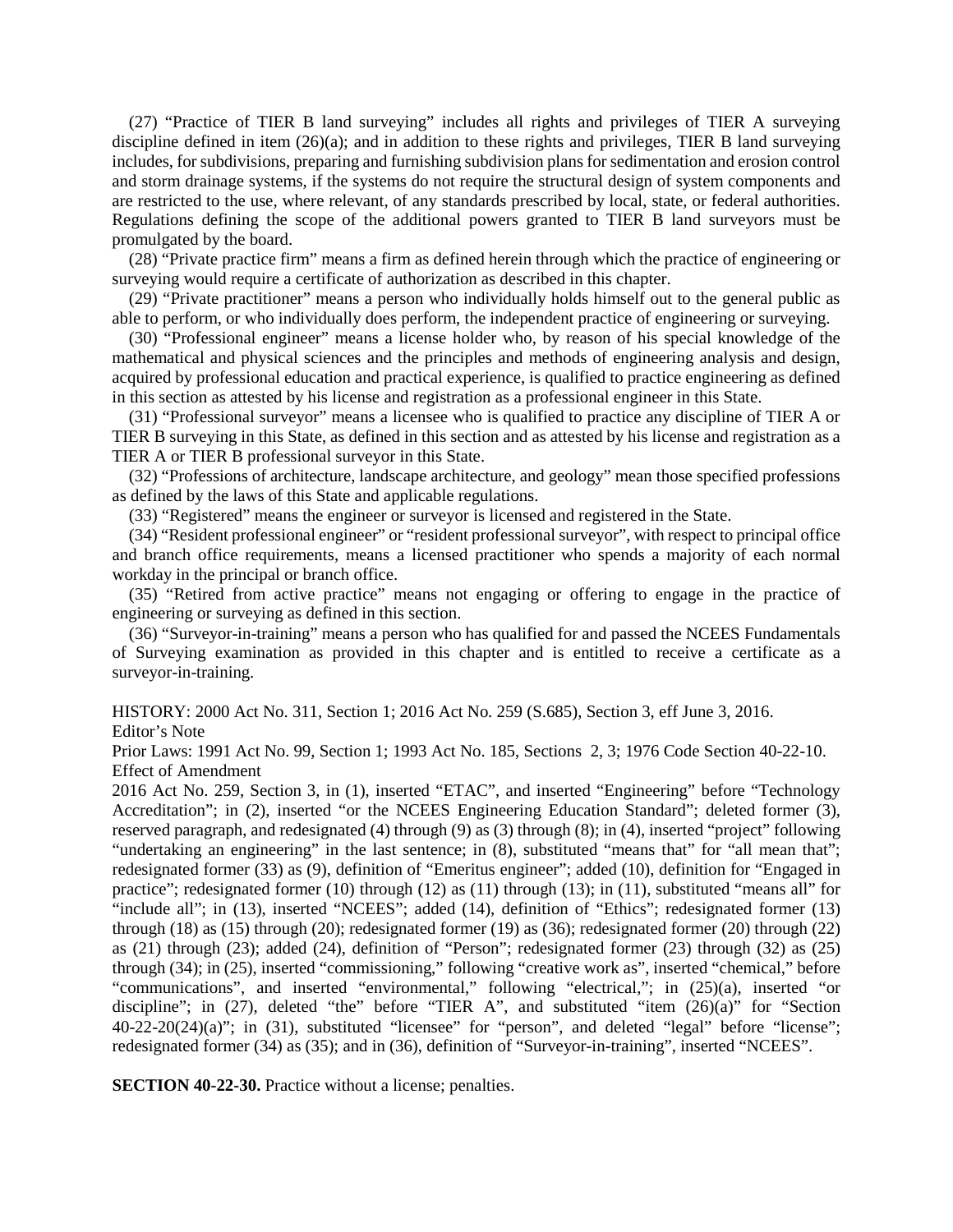(A) In addition to those penalties provided for in Section 40-1-200 and in order to safeguard life, health, and property and to promote the public welfare, it is unlawful for a:

(1) person in a public or private capacity to practice or offer to practice engineering or surveying without being licensed pursuant to this chapter;

(2) person to use in connection with his name or otherwise assume, use, or advertise a title or description tending to convey the impression that he is a professional engineer or professional surveyor unless the person is licensed and registered pursuant to this chapter;

(3) firm in a public or private capacity to practice or offer to practice engineering or surveying without being licensed and holding a valid authorization to practice, as provided in Section 40-22-250;

(4) person or firm to knowingly submit false information to the board for the purpose of obtaining licensure.

(B) It is unlawful for an individual or firm to engage in the practice of TIER A surveying or the practice of TIER B surveying in this State, to use the title "surveyor", or to use or display any title, verbal claim, sign, advertisement, letterhead, card, or other device or method to indicate that the individual or firm engages in or offers to engage in the practice of TIER A or TIER B surveying without being registered as a surveyor or firm.

(C) It is unlawful for an individual or firm to engage in the practice of engineering in this State, to use the title "engineer", or to use or display any title, verbal claim, sign, advertisement, letterhead, card, or other device or method to indicate that the individual or firm engages in or offers to engage in the practice of engineering without being registered as an engineer or firm.

(D) A violation of this section is punishable pursuant to Section 40-22-200.

HISTORY: 1991 Act No. 99, Section 1; 2000 Act No. 311, Section 1; 2007 Act No. 58, Section 1.

**SECTION 40-22-40.** Nomination of board member candidates from general public.

A board member candidate from the general public may be nominated by an individual, group, or association. The public member must be appointed to the board by the Governor in accordance with Section 40-1-45.

HISTORY: 2000 Act No. 311, Section 1; 2007 Act No. 58, Section 1.

**SECTION 40-22-50.** Duties of board; promulgation of examination, licensing, and registration fees; records; register of applications for certificates of authorization; roster.

(A) The Department of Labor, Licensing and Regulation shall provide all administrative, fiscal, investigative, inspectional, clerical, secretarial, and license renewal operations and activities of the board.

(B) The board shall promulgate examination, licensing, and registration fees for professional engineers, engineers-in-training, professional surveyors, surveyors-in-training, and registered firms in regulation. If the board denies the issuance of a license to an applicant, once the processing of the application has commenced, the fee deposited must be retained as an application fee.

(C) The board shall keep a record of its proceedings, a register of all applications for individual licenses, and a register of all applications for certificates of authorization. The records of the board are prima facie evidence of the proceedings of the board set forth in the record. A transcript of the proceedings, certified by the administrator or the director under seal, is admissible in evidence with the same force and effect as the original.

(1) For professional licensure applications, the register shall state:

(a) the name, age, and residence of each applicant;

- (b) the date and type of the application;
- (c) the business address and telephone number of the applicant;
- (d) the applicant's educational and other qualifications;
- (e) whether or not an examination was required;
- (f) whether the applicant was rejected;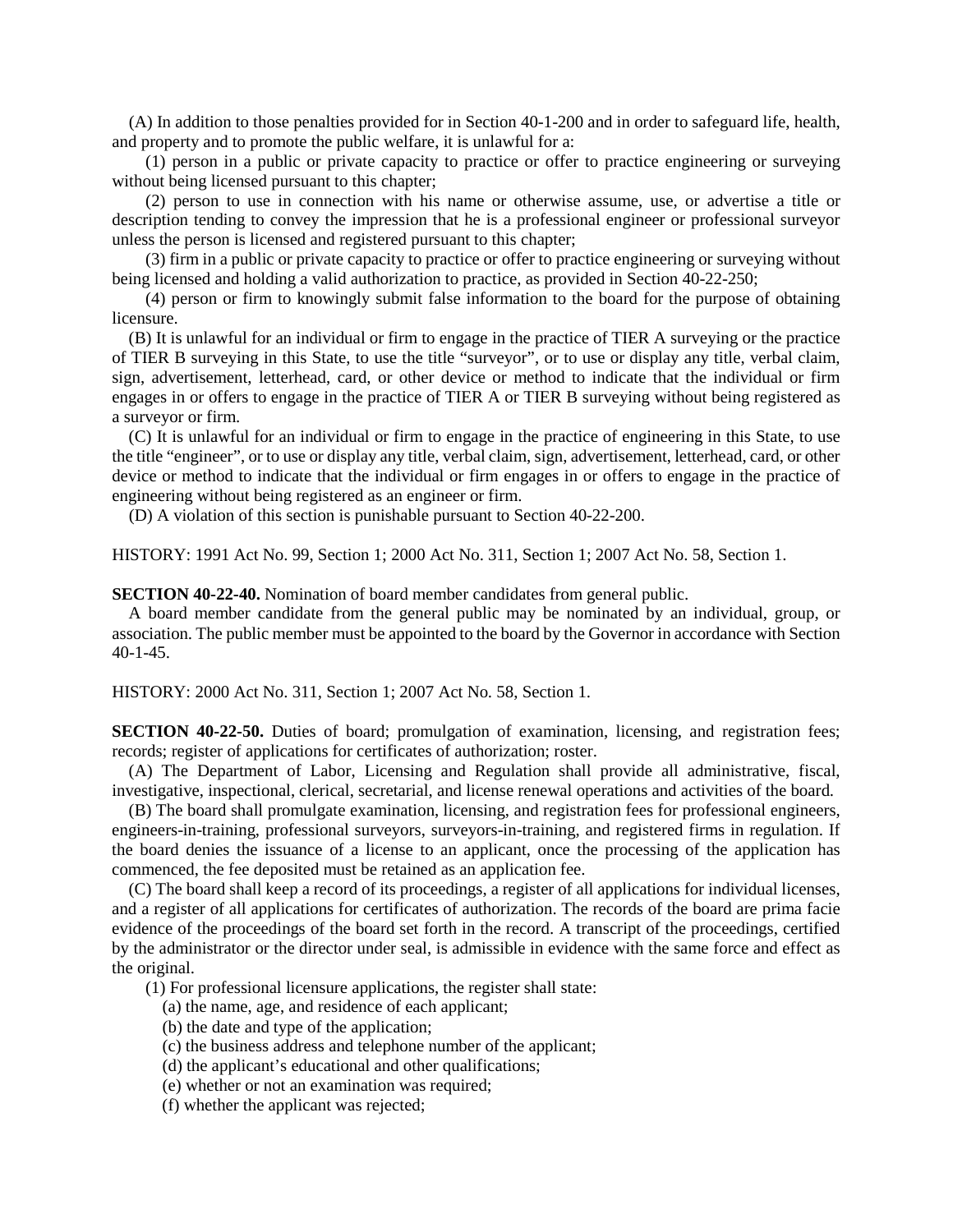- (g) whether a license to practice was granted;
- (h) the date of the action of the board; and
- (i) other information considered necessary by the board.
- (2) For applications requesting a certificate of authorization, the register shall state:
	- (a) the name and type of business entity;
	- (b) the date of application;
	- (c) the business address and telephone number;
	- (d) the address for service of due process;
	- (e) the date of action by the board;
	- (f) approval or rejection of the application; and
	- (g) other information considered necessary by the board.
- (D) The board shall maintain a daily updated roster or supplements to the roster containing:

(1) the current names and places of business of all professional engineers and all professional surveyors; and

(2) a listing of each business entity that holds a valid certificate of authorization to practice engineering, surveying, or both, in this State.

HISTORY: 2000 Act No. 311, Section 1; 2007 Act No. 58, Section 1; 2016 Act No. 259 (S.685), Section 4, eff June 3, 2016.

Effect of Amendment

2016 Act No. 259, Section 4, rewrote (D), providing the board shall maintain and update, rather than annually prepare, a roster of information concerning professional engineers and surveyors.

### **SECTION 40-22-60.** Rules and regulations; seal; input to department.

(A) The board may adopt rules governing its proceedings and may promulgate regulations necessary to carry out the provisions of this chapter. The board shall adopt and have an official seal.

(B) The board may promulgate regulations defining the requirements for licensure for each of the surveying disciplines enumerated in Section 40-22-20(26) and (27).

(C) The board may advise and recommend action to the department in the development of statutory revisions, and such other matters as the department may request in regard to the administration of this chapter.

HISTORY: 2000 Act No. 311, Section 1; 2007 Act No. 58, Section 1; 2016 Act No. 259 (S.685), Section 5, eff June 3, 2016.

Effect of Amendment

2016 Act No. 259, Section 5, in (B), substituted "Section 40-22-20(26) and (27)" for "Section 40-22-20(24)"; and added (C), relating to advice and recommendations.

#### **SECTION 40-22-70.** Additional powers and duties.

In addition to the powers and duties provided in this chapter, the board has those powers and duties set forth in Section 40-1-70.

HISTORY: 2000 Act No. 311, Section 1; 2007 Act No. 58, Section 1.

### **SECTION 40-22-75.** Waiver of licensing requirements during emergencies.

The board may waive all licensing and credentialing requirements of this chapter during a declared national or state public emergency, not to exceed ninety days. The board shall establish the conditions as may be appropriate to enable engineers properly licensed in other jurisdictions having like standards as those currently in effect in this State or jurisdictions that meet the NCEES Model Law standards to render services in the geographic areas identified in the order declaring the emergency.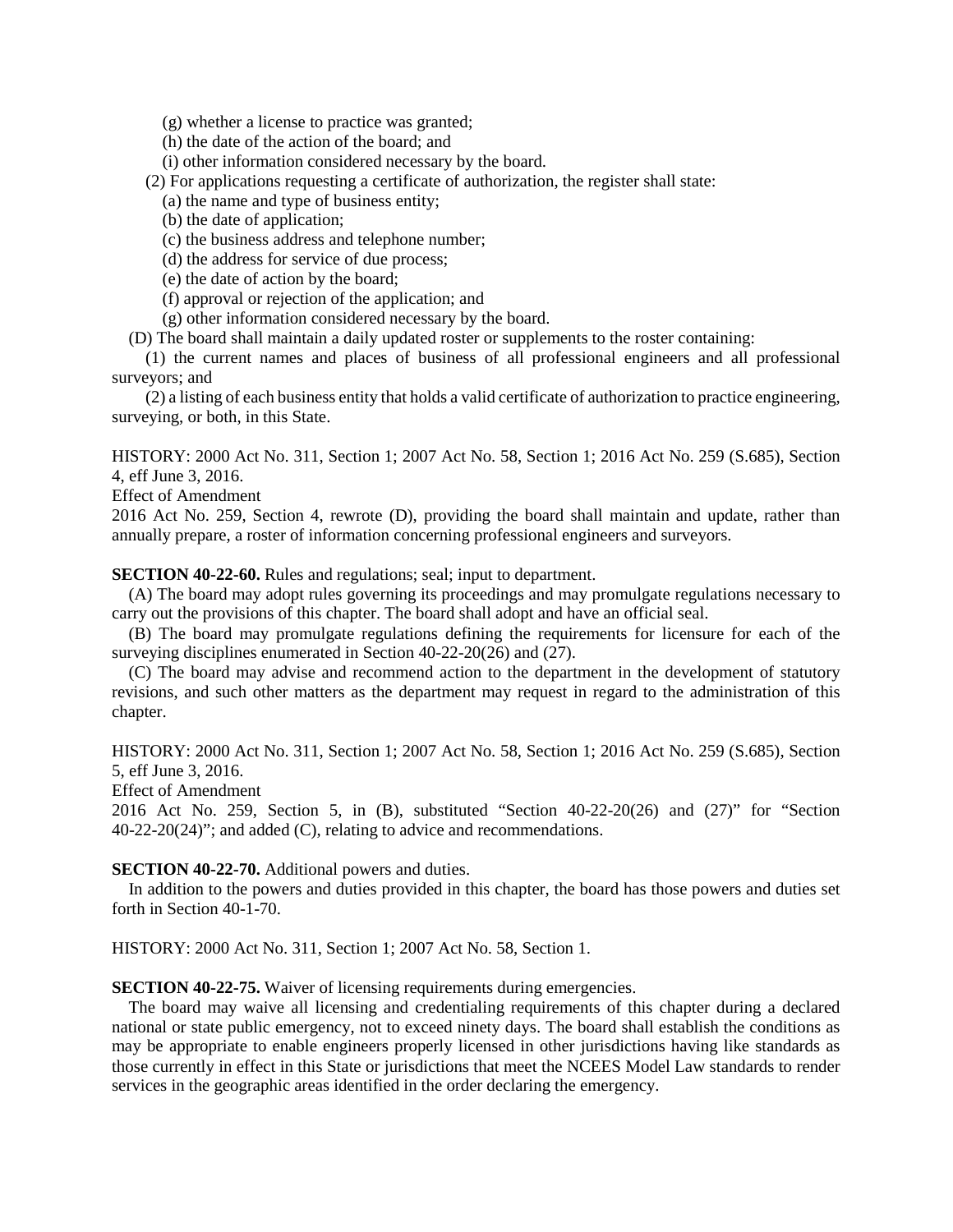HISTORY: 2007 Act No. 58, Section 1; 2016 Act No. 259 (S.685), Section 6, eff June 3, 2016. Effect of Amendment

2016 Act No. 259, Section 6, substituted "of this chapter during a declared national or state public emergency, not to exceed ninety days" for "under state law for the period of a declared public emergency".

**SECTION 40-22-80.** Investigations of violations; subpoenas; administration of oaths and taking of testimony; charges.

(A) If the board or the director of the Department of Labor, Licensing and Regulation has reason to believe that a person has violated a provision of this chapter or a regulation promulgated under this chapter or if a person files a written complaint with the board or the director of the Department of Labor, Licensing and Regulation charging a person or a business with a violation of a provision of this chapter or a regulation promulgated under this chapter, the board may initiate an investigation.

(B) In accordance with Section 40-1-80, the board, under the hand of its chairman and the seal of the board, may issue subpoenas to compel the attendance of witnesses and the production of documents and also may administer oaths, take testimony, hear proofs, and receive exhibits in evidence for all purposes required in the discharge of duties under this chapter. Upon failure of an individual or firm to obey a subpoena or to answer questions propounded by the board, the board may apply to an administrative law judge for an order requiring the person or firm to comply.

(C) A person may prefer charges of fraud, deceit, gross negligence, incompetency, or misconduct against a registrant and charges of unlicensed practice against nonregistrants. The charges must be in writing, supported by affidavit of specific wrongdoing, and filed with the chairman of the board. All charges, unless dismissed by the board as unfounded, trivial, or otherwise without merit, must be investigated by the board to determine if a hearing is warranted.

(D) The board may not consider charges in a matter that would otherwise be precluded by prevailing statutes of limitation or repose.

HISTORY: 2000 Act No. 311, Section 1. Editor's Note Prior Laws: 1991 Act No. 99, Section 1; 1976 Code Sections 40-22-380, 40-22-400.

**SECTION 40-22-90.** Presentation of investigation results; hearing; notification of accused.

(A) The results of an investigation must be presented to the board. If from these results it appears that a violation has occurred or that a licensee has become unfit to practice engineering or surveying, the board, in accordance with the Administrative Procedures Act, may take disciplinary action authorized by Section 40-1-120.

(B) No disciplinary action may be taken unless the matter is presented to and voted upon by the board.

(C) The board may designate a hearing officer or hearing panel to conduct hearings or take other action as may be necessary under Section 40-1-90.

(D) If in the judgment of the board a hearing is warranted, the charges may be processed as provided for by the Administrative Procedures Act.

(1) The time and place for a hearing must be fixed by the board. The accused must be furnished a copy of the charges and a notice of the time and place of hearing. Notification must be personally serviced or served by certified mail, return receipt requested, at the last known address of the accused at least thirty days before the scheduled hearing date.

(2) The accused may appear personally and with counsel to cross-examine witnesses appearing against him and to produce evidence and witnesses in his own defense.

HISTORY: 2000 Act No. 311, Section 1; 2007 Act No. 58, Section 1.

**SECTION 40-22-100.** Cease and desist orders; application for temporary restraining order.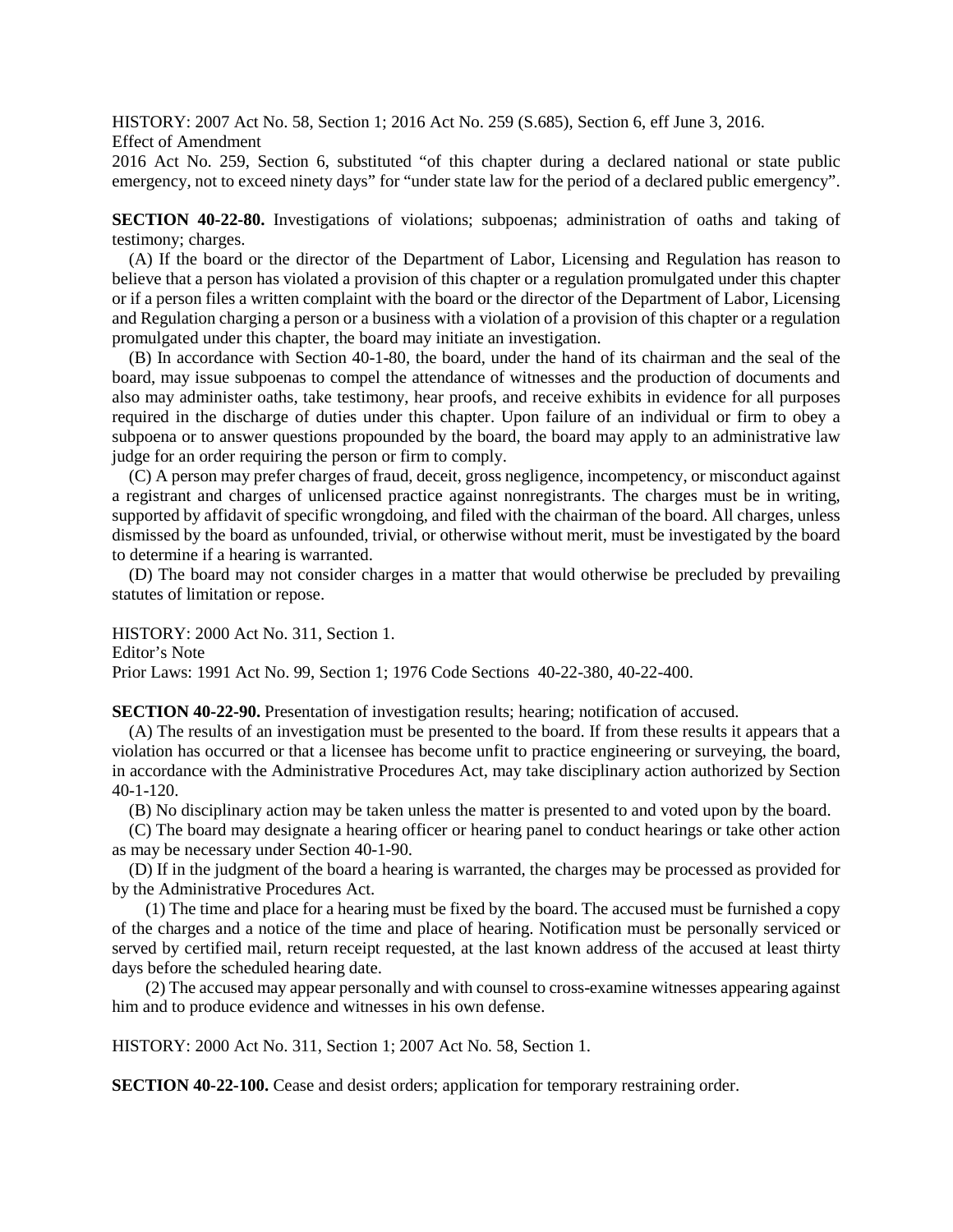(A) As provided for in Section 40-1-100, when the board has reason to believe that a person is violating or intends to violate a provision of this chapter or a regulation promulgated under this chapter, in addition to all other remedies, it may order the person immediately to cease and desist from engaging in the conduct. If a person is practicing engineering and/or surveying without being licensed under this chapter, is violating a board order or a provision of this chapter or a regulation promulgated under this chapter, the board also may apply to an administrative law judge for a temporary restraining order, in accordance with the rules of the Administrative Law Court.

(B) No board member or director of the department or other employee of the department may be held liable for damages resulting from a wrongful temporary restraining order issued pursuant to Section 40-1-100.

HISTORY: 2000 Act No. 311, Section 1; 2007 Act No. 58, Section 1.

## **SECTION 40-22-110.** Penalties; grounds.

(A) The board may seek administrative fines, pursuant to Section 40-1-120 or seek criminal penalties against a person or firm found guilty of unlicensed practice of engineering or surveying. In addition to the grounds provided for in Section 40-1-110, the board may cancel, suspend, refuse, revoke, or restrict a license as well as reprimand, fine, or require re-examination of an individual who is found guilty of:

(1) the practice of fraud or deceit in applying for or obtaining a certificate of registration;

(2) gross negligence, incompetency, or misconduct in the practice of engineering or surveying;

(3) a felony or misdemeanor which, in the judgment of the board, adversely affects the registrant's ability to perform satisfactorily within the licensed discipline;

(4) aiding or abetting any person in violation of a provision of this chapter or a regulation promulgated pursuant to this chapter;

(5) a violation of this chapter or a regulation promulgated by the board; and

(6) practicing in a registration category or tier for which the licensee has not been licensed by the board.

(B) The license of a person adjudged mentally incompetent is considered automatically suspended until the person is adjudged as being restored to mental competency by a court of competent jurisdiction or in any other manner provided by law.

HISTORY: 2000 Act No. 311, Section 1; 2016 Act No. 259 (S.685), Section 7, eff June 3, 2016. Editor's Note

Prior Laws: 1991 Act No. 99, Section 1; 1993 Act No. 185, Section 7; 1976 Code Section 40-22-390. Effect of Amendment

2016 Act No. 259, Section 7, substituted "considered automatically suspended" for "deemed automatically suspended upon the adjudication".

# **SECTION 40-22-115.** Jurisdiction of board.

The board has jurisdiction over practice undertaken by nonlicensed individuals and firms and the actions committed or omitted by current and former licensees during the entire period of licensure. The board has jurisdiction to act on any matter which arises during the practice authorization period of licensed practitioners and firms as provided for in Section 40-1-115.

HISTORY: 2000 Act No. 311, Section 1; 2007 Act No. 58, Section 1.

# **SECTION 40-22-120.** Civil fines and other penalties.

(A) If a majority of the board sustains the charges against the offending party, the board may levy a civil fine, as well as reprimand, suspend, refuse licensure, require requalification, or revoke the certificate of registration, as appropriate.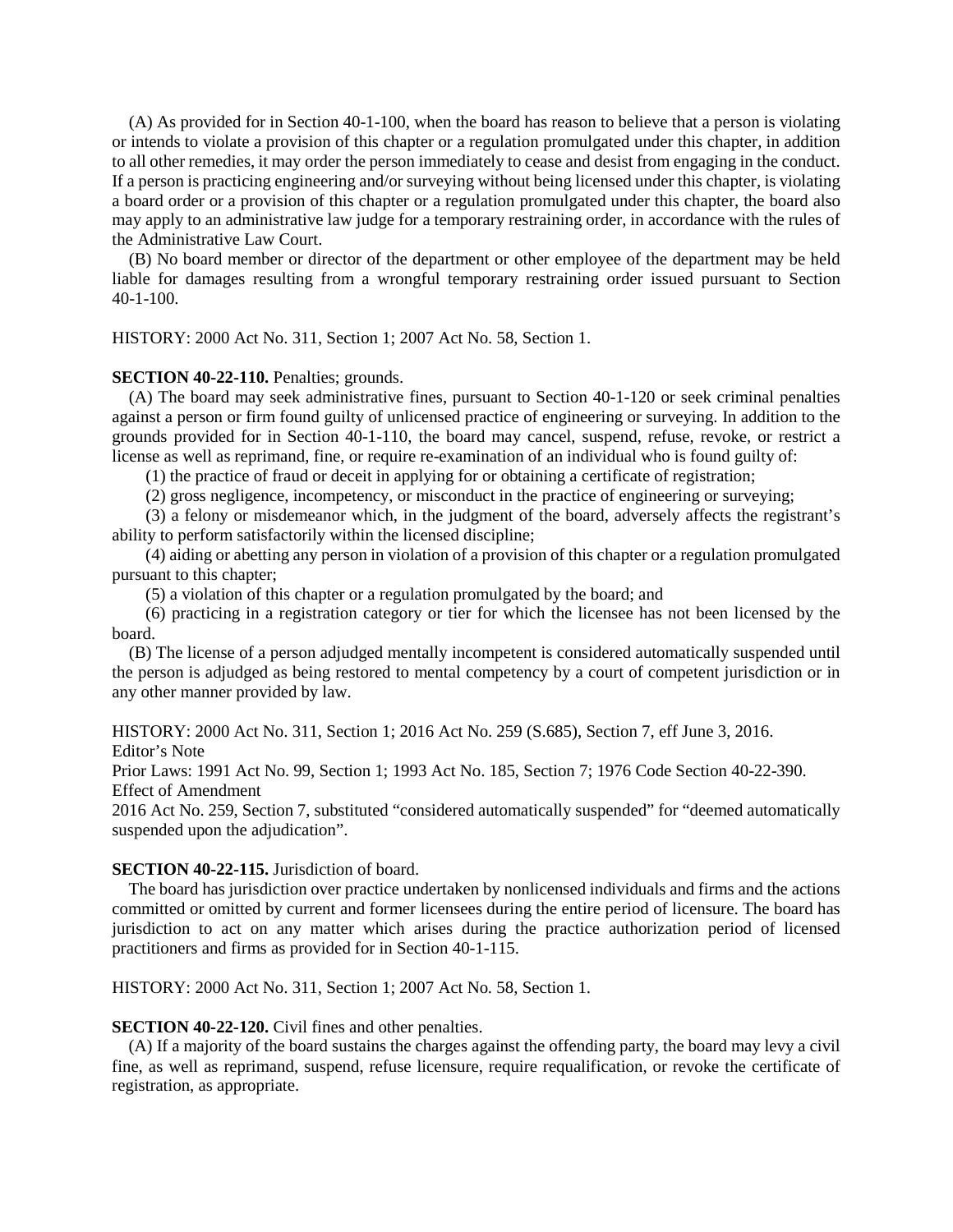(B) The board may require the offending party to pay a fine of not more than one thousand dollars to the board for each violation of a provision of this chapter or a regulation promulgated by the board; however, the total of the fines imposed for these violations may not exceed twenty thousand dollars.

(C) A final order of the board disciplining a licensee under this chapter is public information in accordance with Section 40-1-120(C).

HISTORY: 2000 Act No. 311, Section 1; 2007 Act No. 58, Section 1.

#### **SECTION 40-22-130.** Grounds for denial of license.

As provided for in Section 40-1-130, the board may deny licensure to an applicant based on the same grounds for which the board may take disciplinary action against a licensee.

HISTORY: 2000 Act No. 311, Section 1; 2007 Act No. 58, Section 1.

#### **SECTION 40-22-140.** Prior criminal record.

As provided for in Section 40-1-140, a license may not be denied solely based on a person's prior criminal record.

HISTORY: 2000 Act No. 311, Section 1; 2007 Act No. 58, Section 1.

# **SECTION 40-22-150.** Voluntary surrender of license.

A licensee under investigation for a violation of this chapter or a regulation promulgated under this chapter may voluntarily surrender the license to practice in accordance with and subject to the provisions of Section 40-1-150.

HISTORY: 2000 Act No. 311, Section 1; 2007 Act No. 58, Section 1.

#### **SECTION 40-22-160.** Appeal.

A person aggrieved by a final action of the board may seek review of the decision to the Administrative Law Court in accordance with Section 40-1-160.

HISTORY: 2000 Act No. 311, Section 1.

Editor's Note

Prior Laws:1991 Act No. 99, Section 1; 1993 Act No. 181, Section 894; 1976 Code Section 40-22-420.

#### **SECTION 40-22-170.** Costs.

A person found in violation of this chapter or regulations promulgated under this chapter may be required to pay costs associated with the investigation and prosecution of the case in accordance with Section 40-1-170.

HISTORY: 2000 Act No. 311, Section 1; 2007 Act No. 58, Section 1.

### **SECTION 40-22-180.** Payment of fines; interest.

(A) All fines are payable immediately upon imposition. Unless the fine is paid within sixty days after the order becomes final, the order constitutes a judgment and must be filed and execution issued on the judgment in the same manner as the judgment of a court of common pleas. Interest accrues on the amount of the fine from the date imposed until the date paid at the rate specified in Section 34-31-20(B).

(B) No registrant against whom a fine is levied is eligible for reinstatement until the fine has been paid in full.

HISTORY: 2000 Act No. 311, Section 1; 2007 Act No. 58, Section 1.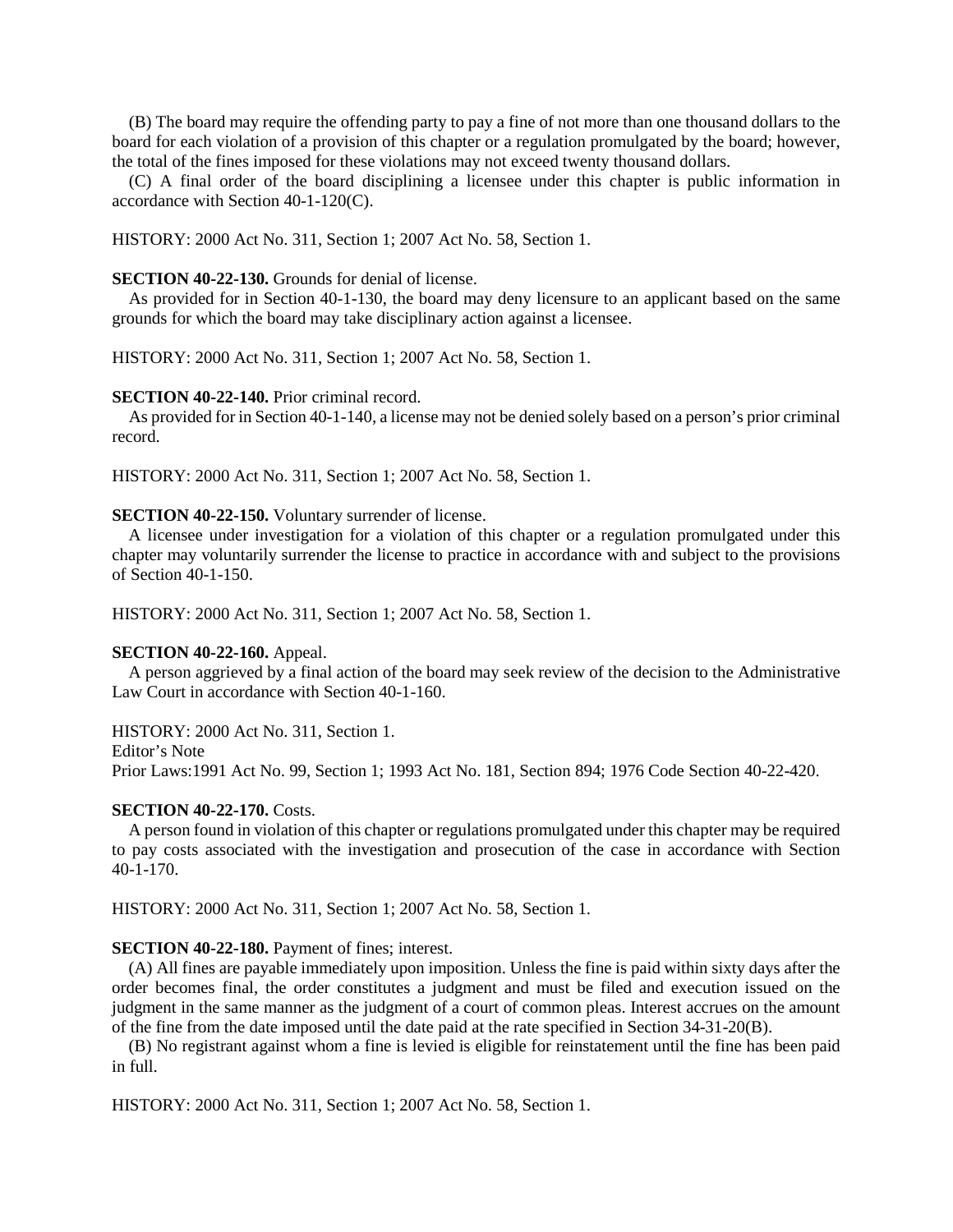#### **SECTION 40-22-190.** Confidentiality of proceedings.

To the extent provided in Section 40-1-190, investigations and proceedings conducted under this chapter are confidential and all communications are privileged. Notwithstanding the provisions of this section, a final order of the board disciplining a licensee is public information as provided for in Section 40-1-120(C).

HISTORY: 2000 Act No. 311, Section 1; 2007 Act No. 58, Section 1.

#### **SECTION 40-22-200.** Violation of chapter; penalty.

A person who violates a provision of this chapter or a regulation promulgated pursuant to this chapter or who commits any of the following violations is guilty of a misdemeanor and, upon conviction, must be imprisoned for not more than six months or fined not less than five hundred dollars and not more than two thousand dollars for each violation, or both; however, the total imposed for these violations may not exceed ten thousand dollars:

(1) practices or offers to practice engineering or surveying in this State without being registered in accordance with this chapter;

(2) presents or attempts to use as his own the certificate of registration or the seal of another;

(3) gives false or forged evidence of any kind to the board or to a member of the board in obtaining a certificate of registration;

(4) falsely impersonates another registrant of like or different name; or

(5) attempts to use an expired or revoked certificate of registration.

HISTORY: 2000 Act No. 311, Section 1.

Editor's Note

Prior Laws: 1991 Act No. 99, Section 1; 1976 Code Section 40-22-430.

## **SECTION 40-22-210.** Injunctions; rule to show cause.

To enforce this chapter or to restrain a violation of this chapter, the department, on behalf of the board, may petition an administrative law judge for an injunction in the name of the State as provided generally in civil cases. In these proceedings:

(1) It is not necessary to establish the absence of an adequate remedy of law.

(2) Board members are not personally liable for damages resulting from a wrongful injunction.

(3) The initial order of injunction must include a rule to show cause and is temporary pending the return to the rule.

HISTORY: 2000 Act No. 311, Section 1; 2007 Act No. 58, Section 1.

**SECTION 40-22-220.** Licensure requirements; engineer-in-training; professional engineer; examination.

(A) A person having the necessary qualifications prescribed in this chapter to entitle him to registration is eligible for licensure. A person must be certified as an engineer-in-training as a prerequisite to licensure.

(B) To be eligible for certification as an engineer-in-training, an applicant must be of good character and reputation and be able to communicate effectively in the English language. The minimum evidence satisfactory to the board that an applicant is qualified for certification as an engineer-in-training is:

(1) graduation from an EAC/ABET accredited engineering curriculum of four or more years and passing NCEES Fundamentals of Engineering examinations required by the board;

(2) graduation in a bachelor's degree program, completion of an engineering curriculum found to be substantially equivalent to an engineering curriculum accredited by EAC/ABET, and passing the NCEES Fundamentals of Engineering examination;

(3) graduation in a bachelor's degree program, completion of an engineering curriculum found to meet the NCEES Engineering Education Standard, and passing the NCEES Fundamentals of Engineering examination; or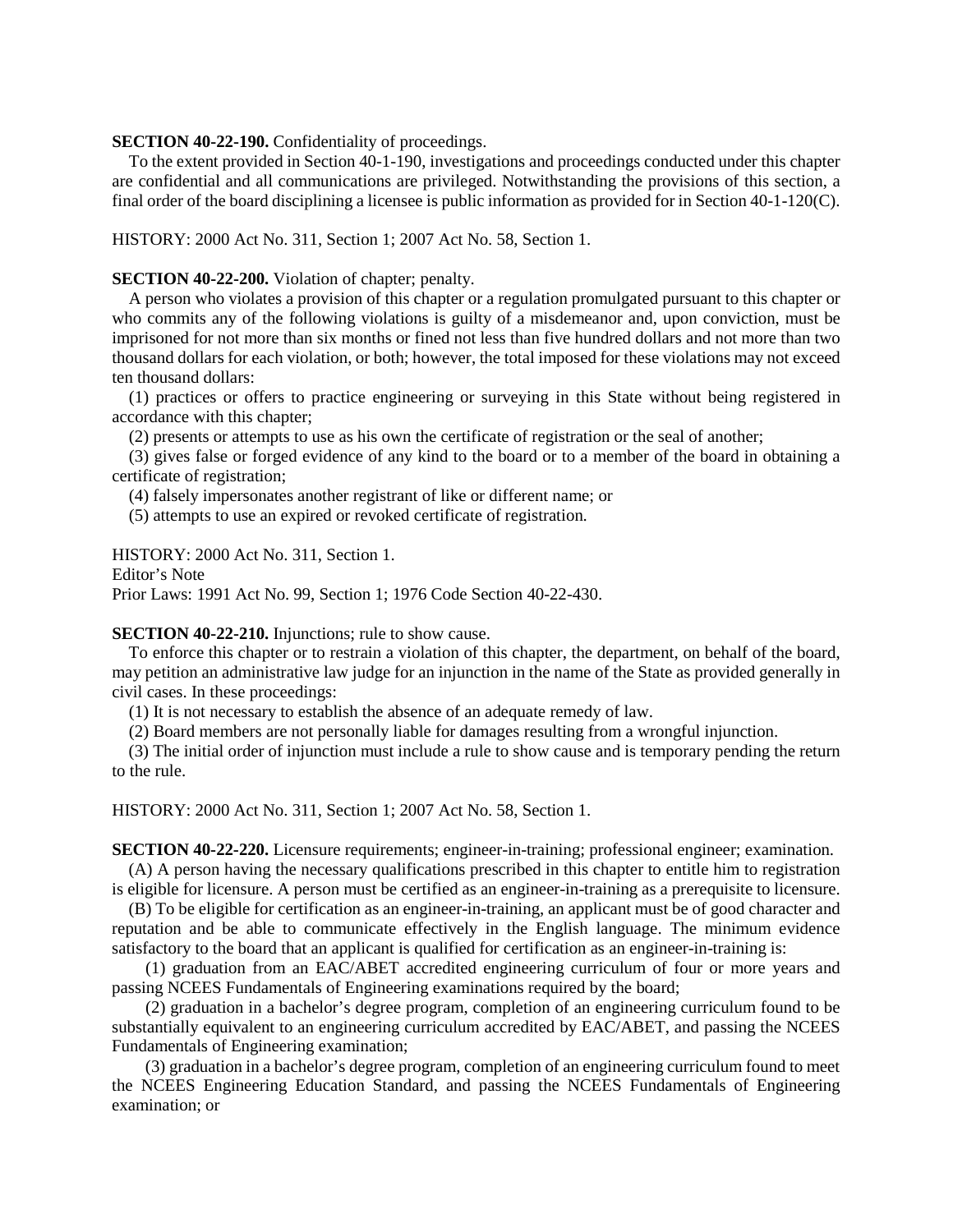(4) graduation in a TAC/ABET accredited engineering technology curriculum of four or more years from a school or college approved by the board as being in satisfactory standing, and passing the NCEES Fundamentals of Engineering examination required by the board.

(C) To be eligible for licensure and registration as a professional engineer, an applicant must be of good character and reputation and be able to communicate effectively in the English language. When the evidence presented in the application does not appear conclusive to the board or does not warrant the issuing of a license, the applicant may be required to present further evidence for consideration by the board. The applicant also shall meet the requirements of the other pertinent sections of this chapter. The minimum evidence satisfactory to the board that an applicant is qualified for licensure as a professional engineer is:

(1)(a) graduation in an EAC/ABET accredited engineering curriculum of four or more years from a school or college approved by the board as being in satisfactory standing;

(b) a specific record after graduation of four or more years of progressive experience in engineering work, supervised by a licensed engineer and of a character satisfactory to the board, indicating that the applicant is competent to practice engineering; and

(c) passing an NCEES examination required by the board; or

(2)(a) graduation in a bachelor's degree program and completion of an engineering curriculum found to be substantially equivalent to an engineering curriculum accredited by EAC/ABET;

(b) a specific record after graduation of four or more years of progressive experience in engineering work supervised by a licensed engineer or of a character satisfactory to the board, indicating that the applicant is competent to practice engineering; and

(c) passing the NCEES examination required by the board; or

(3)(a) graduation from a bachelor's degree program;

(b) completion of an engineering curriculum that meets the NCEES Engineering Education Standard;

(c) accrual of a specific record after graduation of four or more years of progressive experience in engineering work:

(i) supervised by a licensed engineer or of a character satisfactory to the board; and

(ii) indicating that the applicant is competent to practice engineering, and passing NCEES examinations required by the board; or

(4) if not needed to satisfy education requirements, a:

(a) master's degree in engineering from a school or college approved by the board as being in satisfactory standing may count as one year of experience upon approval by the board; and

(b) doctoral degree in engineering from a school or college approved by the board as being in satisfactory standing may count as a maximum of two years of experience upon approval by the board.

(D) The board shall admit the following individuals to an examination on the Principles and Practice of Engineering and must license a person who passes the exam as a professional engineer if he is otherwise qualified:

(1) an engineer-in-training with a bachelor's degree in engineering accredited by EAC/ABET and with a specific record after graduation of four or more years of progressive experience in engineering work supervised by a licensed engineer or of a character satisfactory to the board, indicating that the applicant is competent to practice engineering;

(2) an engineer-in-training with:

(a) a bachelor's degree from a school or college approved by the board as being in satisfactory standing then earns a master's degree in engineering from a school or college that offers an EAC/ABET accredited undergraduate degree in the same field of study, and establishes a specific record after the master's degree of three or more years of progressive experience in engineering work supervised by a licensed engineer or of a character satisfactory to the board, indicating that the applicant is competent to practice engineering;

(b) a master's degree in engineering from an EAC/M-ABET accredited program, establishes a specific record after graduation of three or more years of progressive experience in engineering work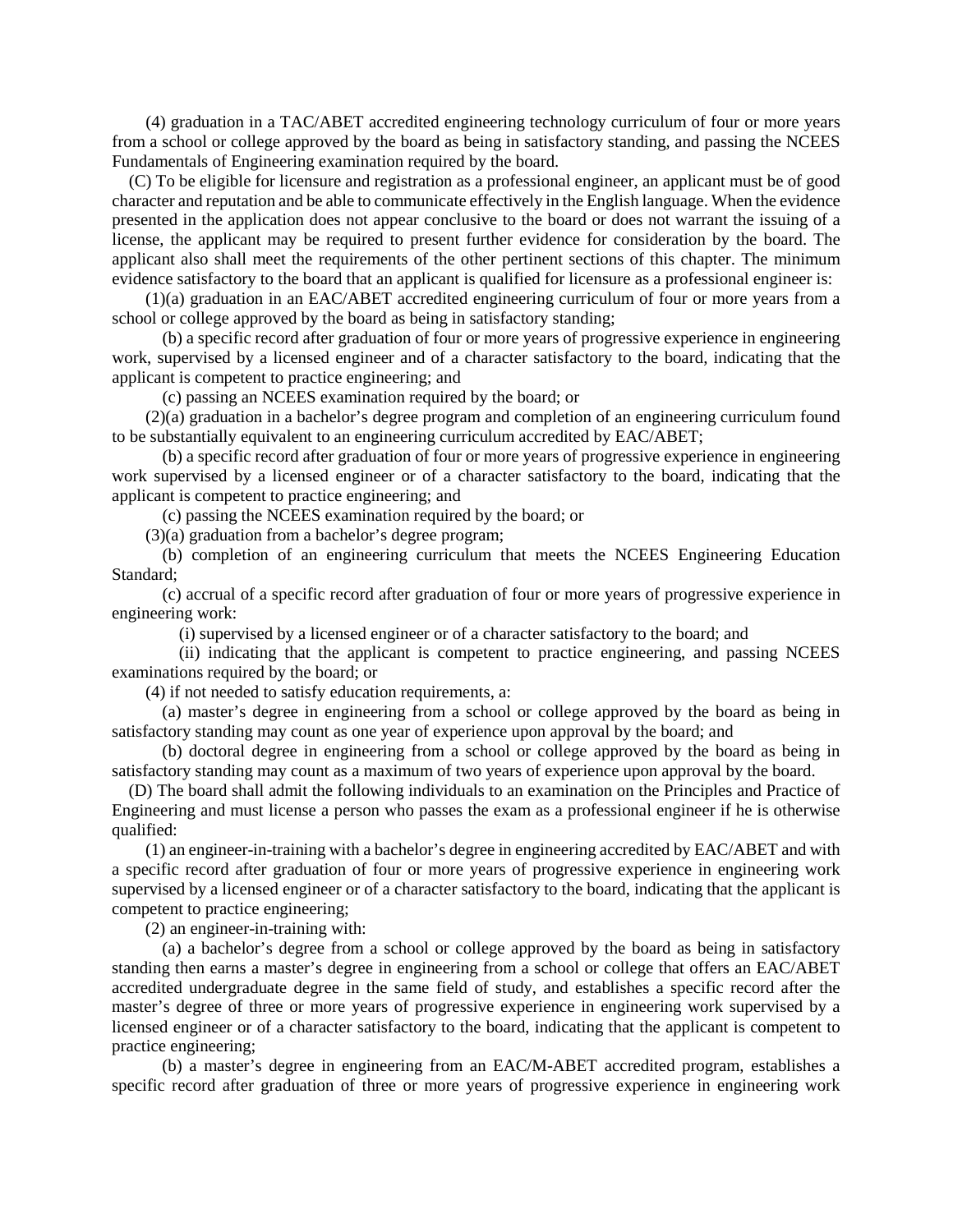supervised by a licensed engineer or of a character satisfactory to the board, indicating that the applicant is competent to practice engineering; or

(c) a non-EAC/ABET bachelor's degree, evaluated and approved by the board's education consultant, and holding a Master of Engineering or Master of Science in Engineering from a school or college that offers an EAC/ABET accredited undergraduate degree in the same field of study and establishes a specific record after graduation of four or more years of progressive experience in engineering work supervised by a licensed engineer or progressive experience in engineering work of a character satisfactory to the board, indicating that the applicant is competent to practice engineering;

(3) an engineer-in-training with an earned doctoral degree in engineering acceptable to the board and with a specific record after the doctoral degree of two or more years of progressive experience in engineering work supervised by a licensed engineer or of a character satisfactory to the board, indicating that the applicant is competent to practice engineering; or

(4) a person who has earned a doctoral degree in engineering that is acceptable to the board and with a specific record after the doctoral degree of two or more years of progressive experience in engineering work supervised by a licensed engineer or of a character satisfactory to the board, indicating that the applicant is competent to practice engineering.

HISTORY: 2000 Act No. 311, Section 1; 2016 Act No. 259 (S.685), Section 8, eff June 3, 2016. Editor's Note

Prior Laws: 1991 Act No. 99, Section 1; 1993 Act No. 185, Sections 1, 4, 5; 1976 Code Sections 40-22-190, 40-22-195, 40-22-200.

Effect of Amendment

2016 Act No. 259, Section 8, rewrote the section, revising education requirements.

#### **SECTION 40-22-222.** Licensing of existing engineers; review process.

(A) Through June 30, 2020, individuals who have graduated in an ETAC/ABET or TAC/ABET engineering technology curriculum of four or more years and who have a specific record after graduation of eight or more years of experience in engineering work of a character satisfactory to the board, who are of good character and reputation, who can communicate effectively in the English language may take the NCEES Principles of Practice and the Fundamentals of Engineering examinations and become an associate engineer licensed for Category B practice. An associate engineer licensed for Category B practice as of July 1, 2006, may continue to practice under the conditions provided for in Regulation 49-202(B) or an identical successor regulation. As of July 1, 2020, Category B licensure ceases to exist.

(B) Through June 30, 2020, individuals who have graduated in a bachelor's ETAC/ABET or TAC/ABET accredited curriculum and who have successfully passed the NCEES Principles of Practice and Fundamentals of Engineering examinations, and who have completed eight or more years of qualifying experience as an engineer and who are otherwise qualified for licensure, may present their credentials for evaluation by a committee of Professional Engineers licensed in this State composed of no less than three practicing engineers, a member or former member of the board, and a professor of engineering. Applicants for licensure under this subsection must demonstrate sufficient rigor in their scope or depth of qualifying experience, such that the committee can determine that they can meet established standards of engineering practice. Only applicants who are approved under the review process may be licensed as professional engineers. Absent a showing of a change or qualifications to correct deficiencies identified in the review process, no application may be reviewed by the committee more than twice.

(C) For the purposes of this section "associate professional engineer" means a Category B license holder who is qualified to practice within the profession of engineering in the manner defined in this chapter, and as attested by his recognition and registration as an associate professional engineer in this State.

HISTORY: 2007 Act No. 58, Section 1; 2016 Act No. 259 (S.685), Section 9, eff June 3, 2016. Effect of Amendment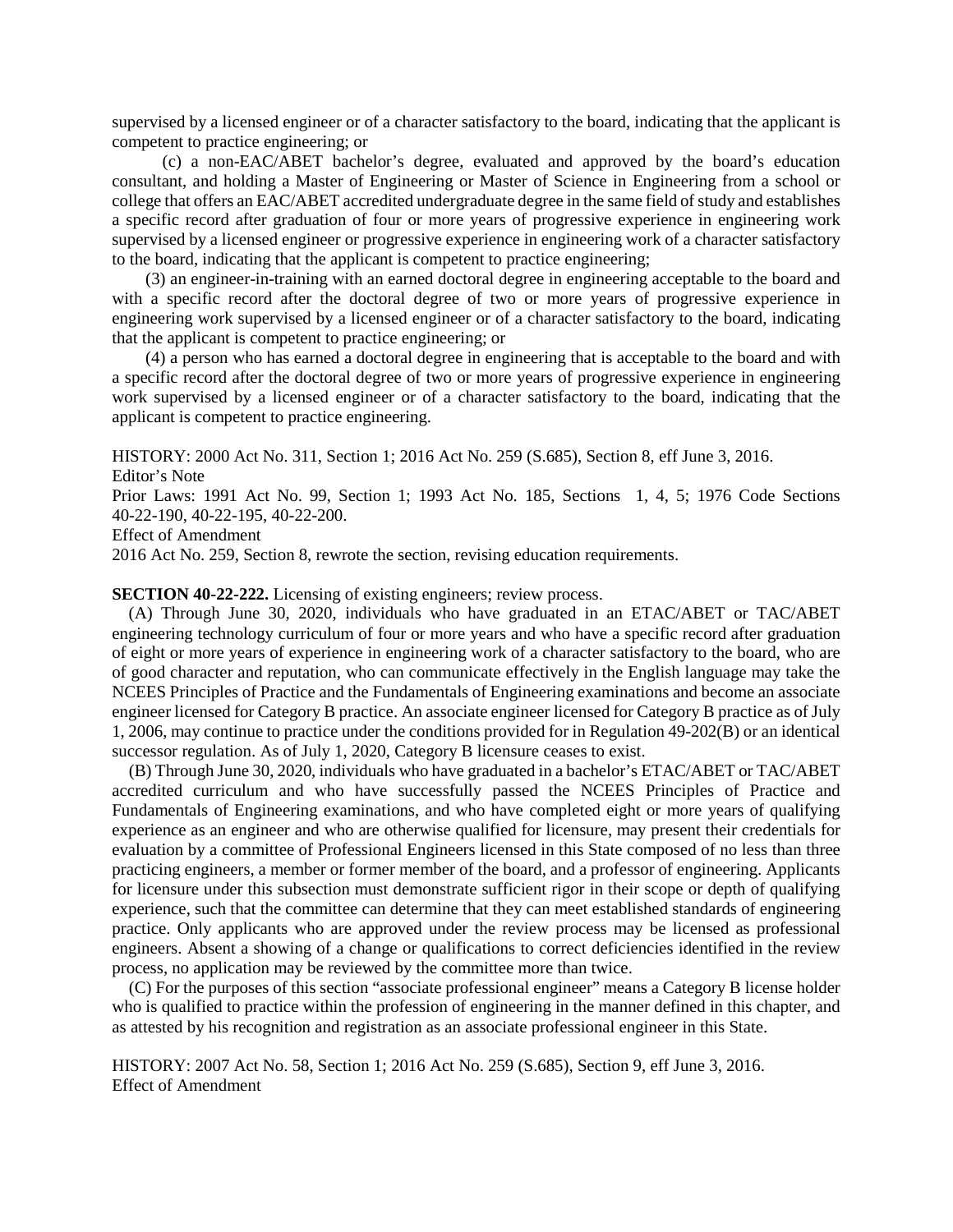2016 Act No. 259, Section 9, in (A), substituted "an ETAC/ABET or TAC/ABET engineering technology curriculum" for "a TAC/ABET accredited engineering technology curriculum"; in (B), substituted "a bachelor's ETAC/ABET or TAC/ABET accredited curriculum" for "a baccalaureate TAC/ABET accredited curriculum".

**SECTION 40-22-225.** Eligibility requirements for license as surveyor.

(A) A person having the necessary qualifications prescribed in this chapter to entitle him for a license is eligible for licensure.

(B) To be eligible for certification as a surveyor-in-training, an applicant must be of good character and reputation and be able to communicate effectively in the English language. When the evidence presented in the application does not appear to the board conclusive nor warranting the issuing of a certificate of registration, the applicant may be required to present further evidence for the consideration of the board. The applicant also must meet the requirements of the other pertinent sections of this chapter. The minimum evidence satisfactory to the board that an applicant is qualified for certification as a surveyor-in-training is graduation from a school or college of four or more years with a board-approved degree or an ABET commission accredited curriculum in a related field, including not less than twelve semester hours or the equivalent in quarter hours of discipline-specific courses satisfactory to the board in each of the disciplines described in Section 40-22-20(26) for which the applicant is requesting licensure and has passed the NCEES Fundamentals of Surveying examination as prescribed by the board.

(C) To be eligible for licensure and registration as a professional surveyor TIER A, an applicant must be of good character and reputation and be able to communicate effectively in the English language. When the evidence presented in the application does not appear to the board conclusive or does not warrant the issuing of a certificate of registration, the applicant may be required to present further evidence for the consideration of the board. The applicant also must meet the requirements of the other pertinent sections of this chapter. The minimum evidence satisfactory to the board that an applicant is qualified for licensure as a TIER A Professional Surveyor is graduation from a school or college of four or more years with a board-approved degree, an ABET commission accredited curriculum in a related field, including completed discipline-specific courses of not less than twelve semester hours or the equivalent in quarter hours satisfactory to the board in each of the disciplines described in Section 40-22-20(26) for which the applicant is requesting licensure, a specific record of four or more years of progressive practical experience of a character satisfactory to the board and performed under a practicing registered professional surveyor, and passing the NCEES Fundamentals of Surveying examination and the Principles and Practice of Surveying examination in the discipline for which the applicant is requesting licensure.

(D) To be eligible for licensure and registration as a professional land surveyor TIER B, an applicant must be of good character and reputation and be able to communicate effectively in the English language. The minimum evidence satisfactory to the board that an applicant is qualified for licensure as a TIER B Professional Land Surveyor is graduation from a school or college of four or more years with a board-approved degree, including in the curriculum not less than fifteen semester hours or the equivalent in quarter hours of surveying, mapping, hydraulics, and hydrology courses satisfactory to the board, or a bachelor of engineering technology degree in an ABET commission accredited curriculum of surveying or engineering technology, including in the curriculum not less than twelve semester hours or the equivalent in quarter hours of surveying, mapping, hydraulics, and hydrology courses satisfactory to the board, a specific record of four or more years of progressive practical experience of a character satisfactory to the board and performed under a practicing registered surveyor, and passing the NCEES Surveyor-in-Training Fundamentals of Surveying examination and the NCEES Principles and Practice of Surveying examination.

(E) An applicant shall take state-specific examinations the board considers necessary to establish that the applicant's qualifications satisfy the requirements of this chapter and regulations promulgated pursuant to this chapter.

HISTORY: 2000 Act No. 311, Section 1; 2016 Act No. 259 (S.685), Section 10, eff June 3, 2016. Editor's Note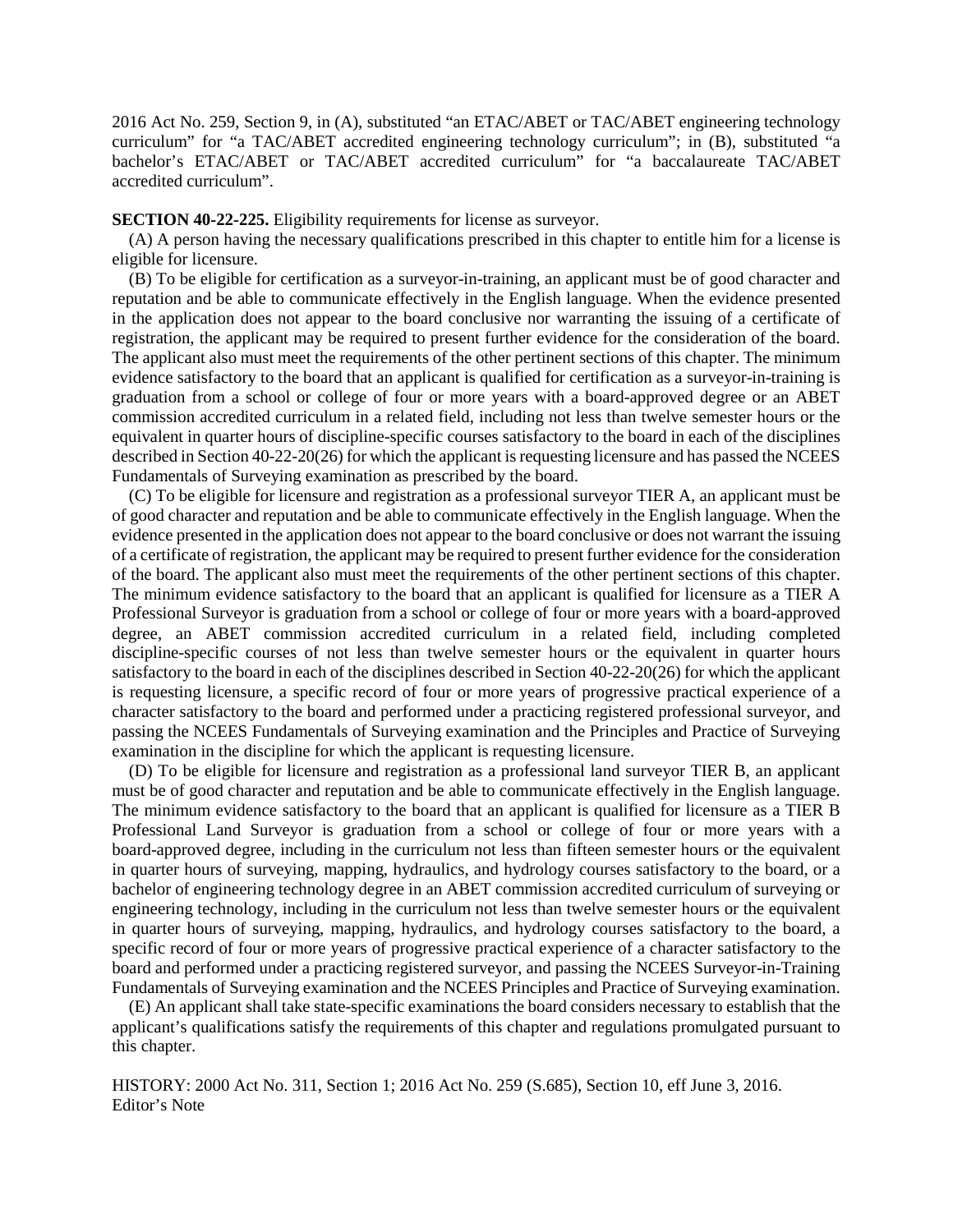Prior Laws: 1991 Act No. 99, Section 1; 1976 Code Sections 40-22-220, 40-22-230, 40-22-240, 40-22-250. Effect of Amendment

2016 Act No. 259, Section 10, in (B) through (D), substituted "communicate effectively" for "effectively communicate", and amended the examination requirements; in (B) and (C), deleted "or a substantially equivalent program", following "related field,", and substituted "40-22-20(26)" for "40-22-20(24)"; in (B) deleted the requirement for a specific record of one or more years of progressive practical experience; in (D), deleted former (2), relating to persons registered as both Professional Land Surveyor and Professional Surveyor; and added (E), relating to state-specific examinations.

**SECTION 40-22-230.** Application forms; references; written examinations; reexaminations; issuance of certificate of registration; reissuance of revoked certificate.

(A) Applications for licensure must be on forms prescribed and furnished by the board and must contain statements made under oath showing the applicant's education and a detailed summary of his technical work.

(1) The application for engineering licensure must contain no fewer than five references of whom three or more are licensed engineers having personal knowledge of the applicant's engineering experience, or other references approved by the board. In addition, the application must contain references to verify each employment period. The board shall solicit comments from references furnished; these comments must be confidential and privileged information for use only by the board.

(2) The application for surveying licensure must contain no fewer than five references of whom three or more must be licensed surveyors having personal knowledge of the applicant's surveying experience, or other references approved by the board. In addition, the application must contain references to verify each employment period. The board shall solicit comments from references furnished; these comments must be confidential and privileged information for use only by the board.

(B) Required examinations must be held at the time and place the board determines. Examinations must be given for the purpose of determining the qualifications of applicants for licensure separately in engineering and surveying.

(C) A person who holds a certificate of registration to engage in the practice of engineering or surveying issued on comparable qualifications from a state, territory, or possession of the United States, or of a foreign country, must be given comity consideration. The applicant is required to take such examinations as the board considers necessary to establish that his qualifications meet the requirements of this chapter and the regulations promulgated by the board; however, a surveying applicant must pass an examination including questions of law, procedures, and practices pertaining to the practice of surveying in this State.

(D)(1) A candidate who has failed an examination may apply for reexamination after payment of applicable examination fees and after a period of time determined by the board, but:

(a) no earlier than three months following the date of the failed examination; and

(b) no more than three times in one calendar year.

(2) A candidate for licensure who has failed the same topical examination two times shall provide evidence satisfactory to the board that the candidate has taken additional undergraduate college courses, attended seminars, or accomplished self-study to enhance his prospects for passing the exam. The board may refuse further examination until the candidate provides acceptable evidence. A candidate who has failed three times must submit a new application.

(E) The board shall issue a certificate of registration upon payment of the registration fee to an applicant who has satisfactorily met all the requirements of this chapter. In the case of a professional surveyor, the certificate authorizes the practice of TIER A or TIER B surveying as applicable. A certificate of registration must state the full name of the licensee and have a license number.

(F) The issuance of a certificate of registration by the board is prima facie evidence that the person is licensed and is entitled to all the rights and privileges of a professional engineer or of a professional surveyor while the license remains unrevoked or unexpired.

(G) The board, for sufficient reason, may reissue a certificate of registration to a person whose license has been revoked if a majority of the members of the board vote in favor of reissuance. A new certificate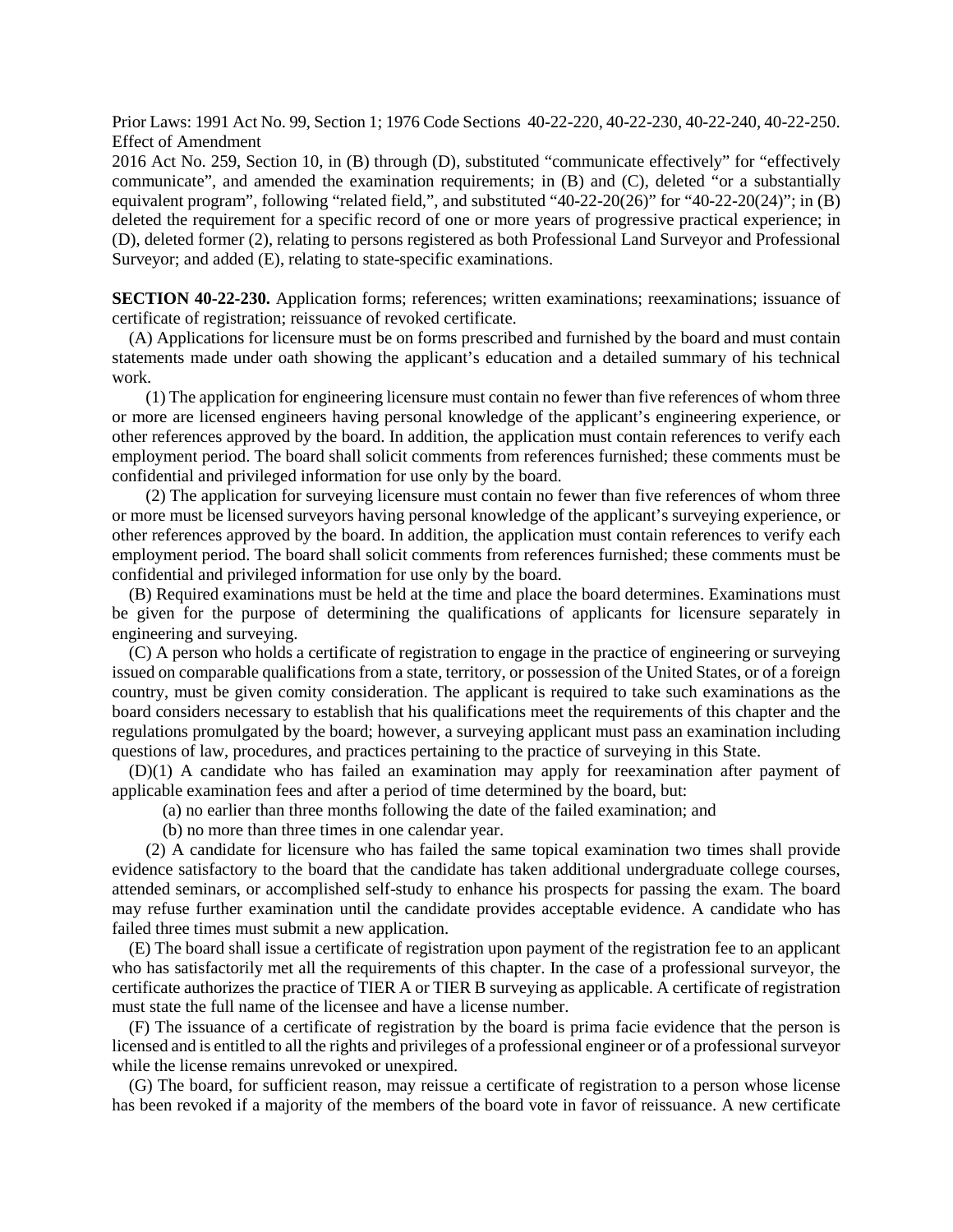of registration to replace a revoked license or a certificate which has become lost, destroyed, or mutilated may be issued, subject to the rules of the board, and a charge to be determined by the board in regulation must be made for the issuance.

HISTORY: 2000 Act No. 311, Section 1; 2016 Act No. 259 (S.685), Section 11, eff June 3, 2016. Editor's Note

Prior Laws:1991 Act No. 99, Section 1; 1976 Code Sections 40-22-280, 40-22-300, 40-22-310, 40-22-320, 40-22-330, 40-22-340.

Effect of Amendment

2016 Act No. 259, Section 11, in (A)(1) and (A)(2), inserted ", or other references approved by the board"; in (B), substituted "Required examinations" for "When written examinations are required, they"; in (C), substituted "must pass an examination" for "must pass a written examination"; rewrote (D); and in (E), substituted "registration fee to an applicant who" for "registration fee as provided in this chapter to an applicant who, in the opinion of the board,", and substituted "full name of the licensee and have a license number" for "full name of the licensee, have a serial number, and must be signed by the chairman and the secretary of the board under seal of the board".

**SECTION 40-22-240.** Renewal of registration; fees and late fees; lapsed license; continuing professional competency requirement.

(A)(1) Every professional engineer and professional surveyor licensed under this chapter who decides to continue the practice of his profession shall, biennially during the month of June, pay the board a fee sufficient to support the costs of the board's operations, to be determined by the board in regulation, for which fee a renewal registration card for the ensuing registration year must be issued.

(2) The board shall assess a late renewal penalty of twenty percent of the biennial renewal fee against those persons who do not renew their license within one month of the biennial renewal date. The penalty must be assessed for each two months thereafter with a maximum grace period of three months following the biennial renewal date. A person not renewing his license within three months following the annual renewal date shall file a new application accompanied by the required application fee or, if he is in a position to do so, file a notarized affidavit with the board certifying that he has not been engaged in the practice of engineering or surveying in South Carolina during the period his license was not in a current condition, accompanied by the total amount of unpaid renewal fees and penalties.

(3) An individual whose license has lapsed due to nonpayment of the required renewal fee within three months of the due date is considered in the same category as a previously unlicensed person and, at the board's discretion, may be required to pass a written examination as a condition of relicensing.

(B) The board may promulgate regulations that as a condition of renewal or relicensure, a professional engineer must demonstrate continuing professional competency in engineering and a professional surveyor must demonstrate continuing professional competency in surveying. Any continuing professional competency requirement does not apply to a professional engineer or professional surveyor who has been continuously licensed in this State since January 1, 1969. Emeritus engineers and emeritus surveyors are not required to meet continuing education requirements.

(C) Emeritus engineers and emeritus surveyors who wish to return to active practice shall complete continuing education requirements for each exempted biennial renewal period not to exceed two renewal periods and shall submit applicable fees.

HISTORY: 2000 Act No. 311, Section 1. Editor's Note Prior Laws: 1991 Act No. 99, Section 1; 1995 Act No. 46, Section 1; 1976 Code Section 40-22-350.

**SECTION 40-22-245.** South Carolina Engineers and Surveyors Education and Research Fund; funding; report of expenditures.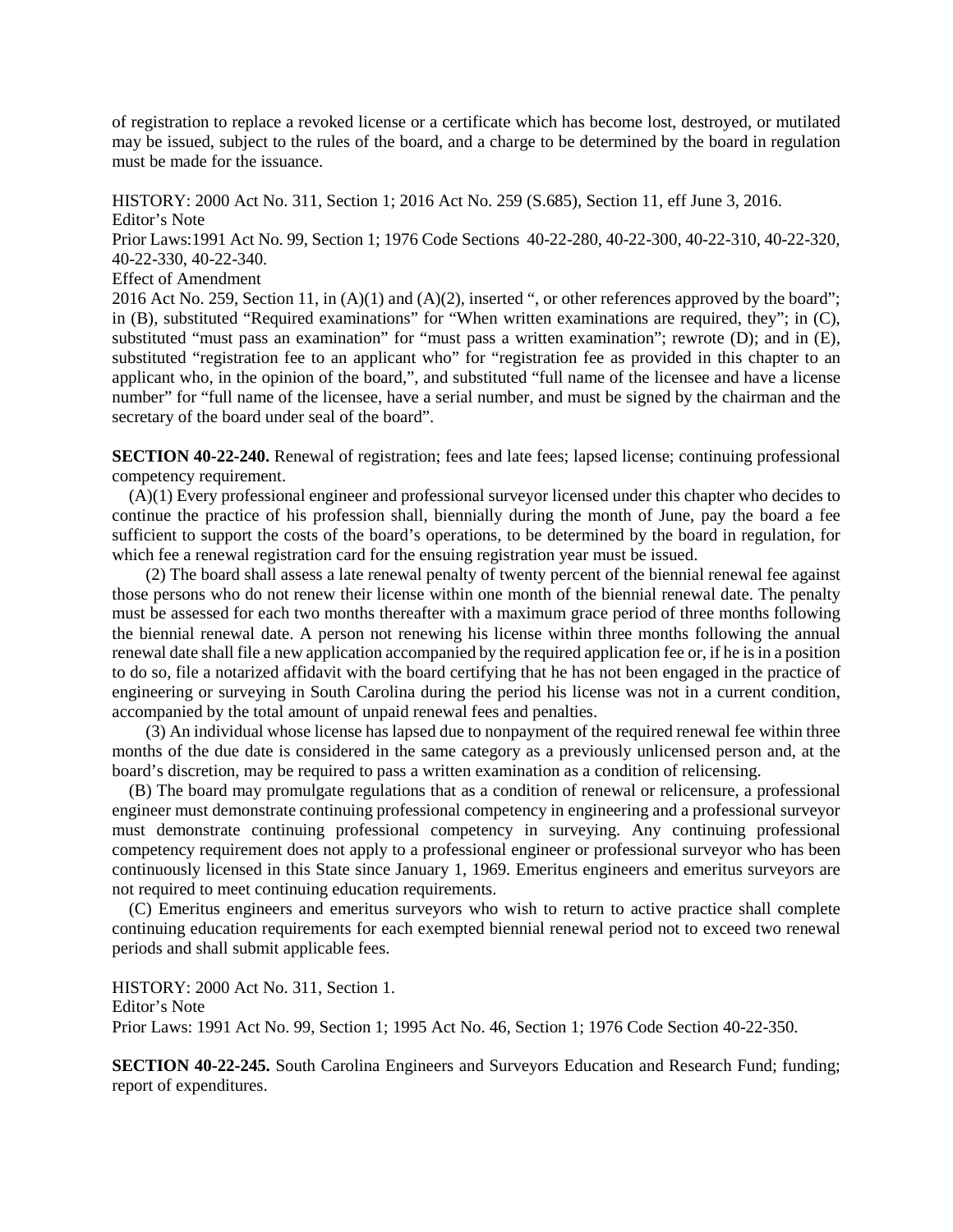(A) The board may allocate up to ten dollars of each renewal fee to the South Carolina Engineers and Surveyors Education and Research Fund, which must be established as a separate and distinct account and used exclusively for:

(1) advancement of education and research for the benefit of individuals and firms licensed under this chapter and for individuals in training to become licensed;

(2) analysis and evaluation of factors that affect the engineering and surveying professions in this State and activities that support initiatives of the board; and

(3) dissemination of the results of the research.

(B) The board shall submit to the chairman of the House and Senate Labor, Commerce and Industry Committees by August first of each year a report on how the funds were expended for the preceding fiscal year.

## HISTORY: 2007 Act No. 58, Section 1.

**SECTION 40-22-250.** Certificate of authorization to practice as firm; conditions; application and registration fee; discipline.

(A) The practice of or offer to practice professional engineering or surveying through a firm is permitted only through entities holding a valid certificate of authorization issued by the board. For the purposes of this section a certificate of authorization is also required for a firm practicing in this State under a fictitious name. However, when an individual is practicing engineering or surveying in his name as individually licensed, that person is not required to obtain a certificate of authorization.

(B) The practice or offer to practice of engineering and surveying by individual professional engineers or professional surveyors licensed under this chapter through a firm offering engineering services or surveying services to the public is permitted, provided:

(1) one or more of the corporate officers, one or more of the principal owners, or a full-time licensed employee are designated as being responsible for the professional services regulated by this board and are licensed under this chapter;

(2) all personnel of the firm who act on behalf of the firm as professional engineers or surveyors in this State are licensed under this chapter; and

(3) the firm has been issued a certificate of authorization by the board as required by this section.

(C) Before the issuance of a certificate of authorization, the board must be in receipt of the firm's appropriate documentation issued by the Secretary of State.

(D) A firm desiring a certificate of authorization shall file with the board an application on forms provided by the board accompanied by the registration fee as provided in regulation. Each certificate of authorization must be renewed biennially beginning April 1, 2009. A renewal form provided by the board must be completed and submitted with the biennial registration fee, the fee being an amount as provided in regulation.

(E) Disciplinary action against a firm must be administered in the same manner and on the same grounds as disciplinary action against an individual. No firm is relieved of responsibility for conduct or acts of its agents, officers, or employees by reason of its compliance with this section, and an individual practicing engineering or surveying is not relieved of responsibility for professional services performed by reason of his employment or relationship with the firm.

(F) A professional engineer and a professional surveyor engaged in practice through firms may maintain branch offices in addition to a principal place of business. A principal place of business as well as each branch office providing services in this State must have a resident professional engineer in responsible charge of engineering work or a resident professional surveyor in responsible charge of the field and office surveying work provided. A professional engineer must supervise the engineering activities of each branch office and a professional surveyor must supervise the surveying activities of each branch office. The resident professional engineer or resident professional surveyor is considered in residence in only one place of business at a given time.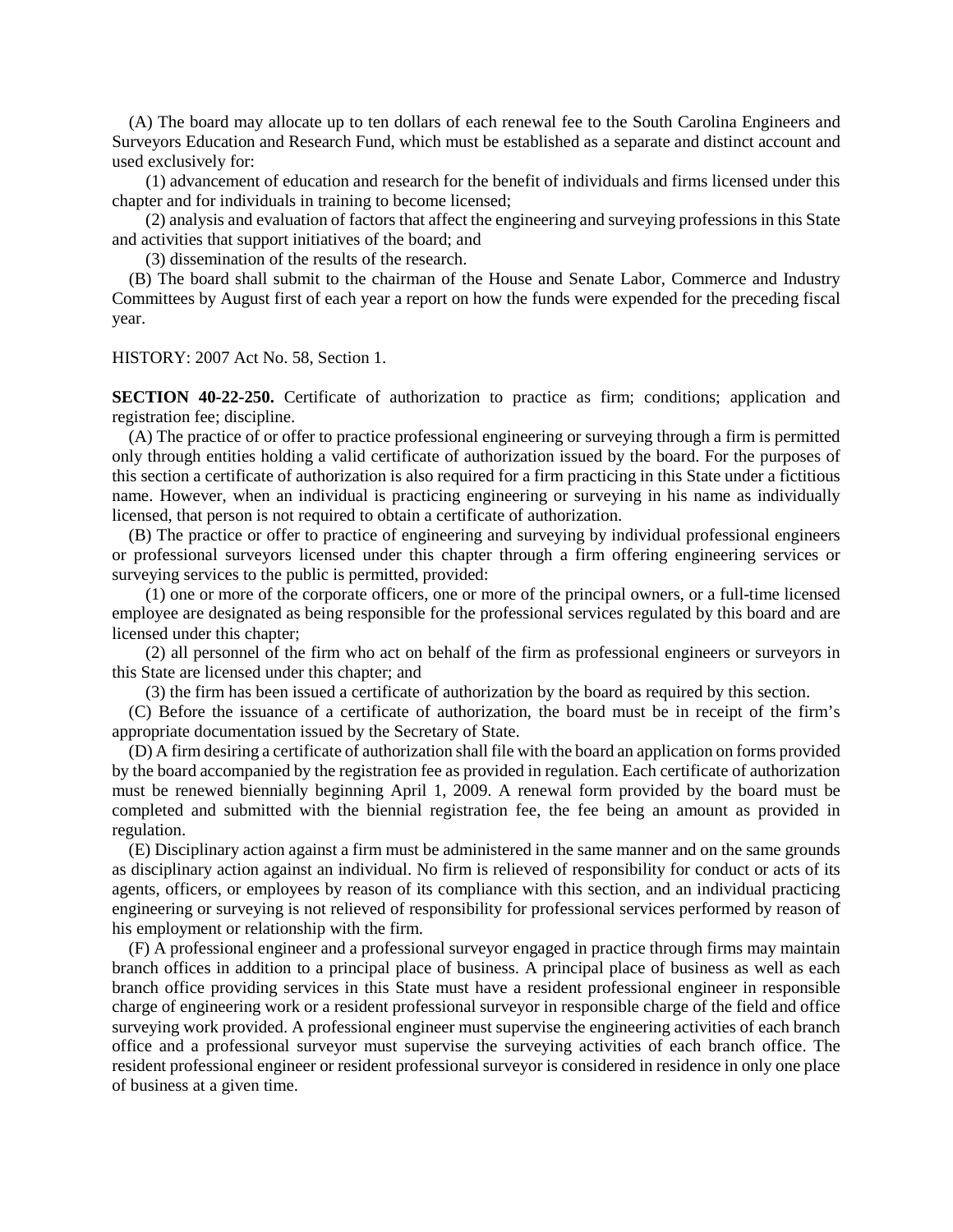(G) Nothing in this section may be construed to prohibit firms from joining together to offer engineering or surveying services to the public, if each separate entity providing the services in this State otherwise meets the requirements of this section. For firms practicing as a professional corporation under the laws of this State, the joint practice of engineering or surveying or both with the professions of architecture, landscape architecture, and geology is specifically approved by the board.

(H) If the requirements of this section are met, the board shall issue a certificate of authorization to the firm, and the firm may contract for and collect fees for professional engineering and/or surveying services. The board, however, may refuse to issue a certificate or suspend or revoke an existing certificate for due cause. A person or firm aggrieved by an adverse determination of the board may file an appeal as provided for in this chapter.

(I) Nothing in this section may be construed to mean that a firm may practice or offer to practice engineering or surveying without meeting individual licensure.

HISTORY: 2000 Act No. 311, Section 1; 2016 Act No. 259 (S.685), Section 12, eff June 3, 2016. Editor's Note

Prior Laws: 1991 Act No. 99, Section 1; 1976 Code Section 40-22-40.

Effect of Amendment

2016 Act No. 259, Section 12, in (B)(1), substituted "one or more of the principal owners, or a full-time licensed employee" for "in the case of a corporation, or one or more of the principal owners, or a full-time employee, in the case of other firms,"; added (F), relating to branch offices; redesignated the remaining paragraphs accordingly; and made other nonsubstantive changes.

**SECTION 40-22-260.** Temporary licenses and certificates of authorization.

(A) Upon application to and approval by the board and payment of the fee provided in regulation, the board shall grant a temporary license for engineering work on one specified project in this State for a period not to exceed one year to an engineer who has recently become a resident of this State, or is a nonresident having no established place of business in this State, who meets the qualification requirements for licensure in this State and who holds a valid license to practice in another state. An engineer may not renew a temporary certificate at its expiration date and may not apply for temporary licensure in connection with more than one specific project in any three-year period.

(B) Upon application to and approval by the board and payment of the fee provided in regulation, the board shall grant a temporary certificate of authorization to a firm subject to the following:

(1) This temporary certificate of authorization must be for work on one specified project in this State for a period of not more than one year.

(2) This temporary certificate may be granted to an out-of-state firm if one or more of the corporate officers, one or more of the principal owners, or a full-time licensed employee is designated as responsible for the professional services regulated by the board and are licensed by the board.

(3) The approval of a temporary certificate of authorization constitutes appointment of the Secretary of State as an agent of the applicant for service of process in an action or proceeding against the applicant arising out of any transaction or operation connected with or incidental to the practice of engineering.

(4) Plans produced and submitted for permitting under a registrant's temporary license or certificate of authorization shall be sealed with the registrant's home state seal. A temporary certificate of authorization may be indicated by notation on plans submitted for permitting. This notation must include the temporary certificate of authorization number, date of expiration, and address of the firm. A copy of the letter of the board approving the temporary license or the certificate of authorization must be attached to the plans.

HISTORY: 2000 Act No. 311, Section 1; 2016 Act No. 259 (S.685), Section 13, eff June 3, 2016. Editor's Note Prior Laws: 1991 Act No. 99, Section 1; 1976 Code Section 40-22-50. Effect of Amendment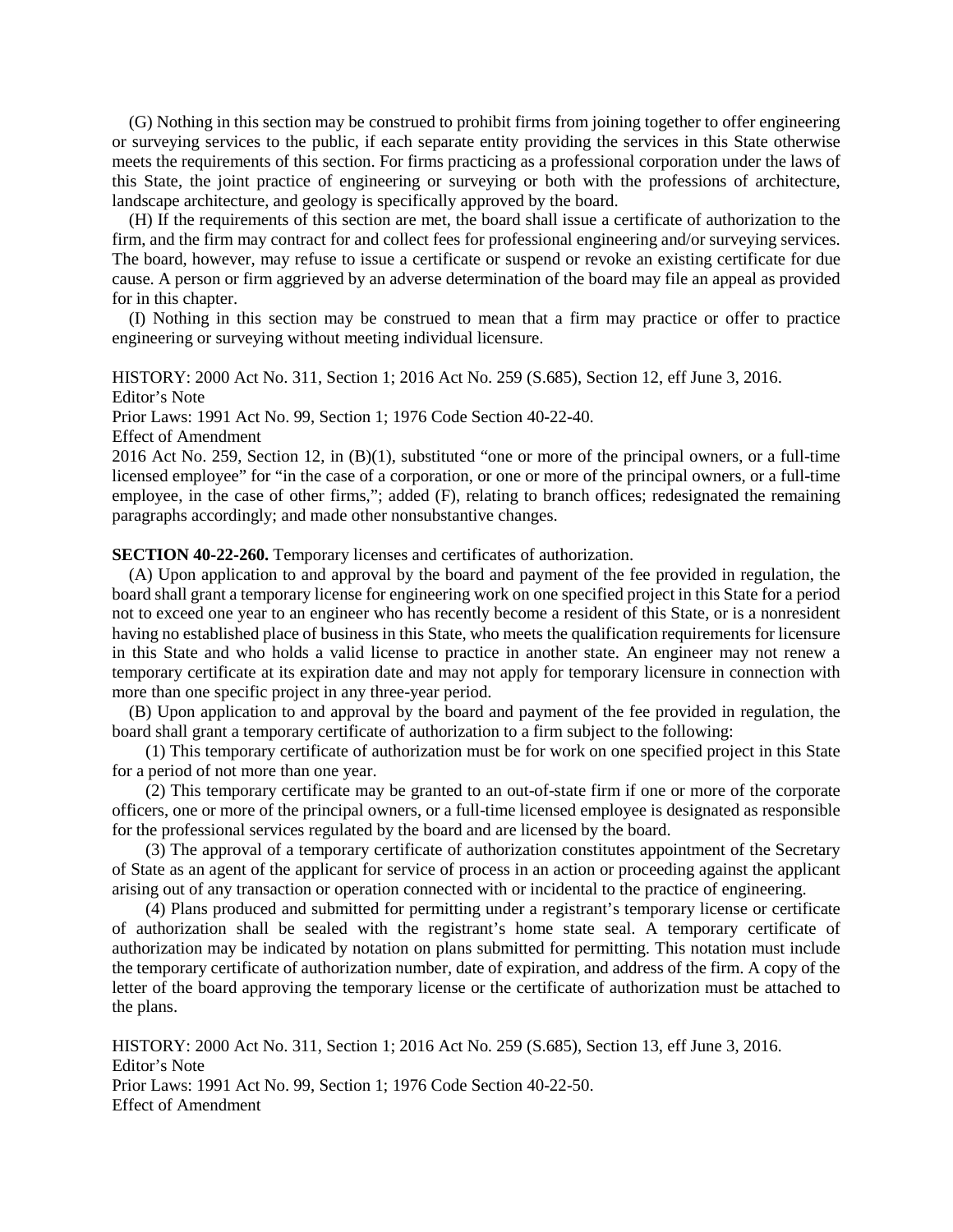2016 Act No. 259, Section 13, rewrote (B), and deleted former (C) and (D), relating to branch offices and the definition for "engaged in practice".

**SECTION 40-22-270.** Individual seals; stamping on plans and specifications.

Each licensee and each firm practicing under a certificate of authorization shall obtain a seal of the design authorized by the board and must comply with the following:

(1) Individual seals must be under the personal custody and control of the licensee and bear the licensee's name, registration license number, and the legend "Professional Engineer" or "Professional Surveyor" except for licenses issued before July 1, 2001, which may have the legend "Registered Professional Engineer" or "Registered Land Surveyor". The seal also shall bear evidence of the license category for professional engineers and the tier designation for professional surveyors.

(2) Seals for firms practicing under a certificate of authorization must bear the firm's name and authorization number.

(3) Plans, specifications, plats, and reports prepared by a licensee or prepared under the licensee's direct supervision must be stamped with seals when filed with public authorities during the life of the licensee's certificate.

(4) Plans and specifications prepared by a licensee or prepared under the licensee's direct supervision must be stamped with seals when issued for use as job site record documents at construction projects within this State.

(5) It is unlawful to seal documents with a seal after the certificate of the licensee or the certificate of authorization in the case of firms named on the seal has expired or has been revoked or suspended unless the certificate has been renewed, reissued, or reinstated.

(6) Where individual seals are affixed to plans, specifications, plats, and reports, the licensee shall affix his signature and date under or across the face and beyond the circumference of the seal. The signature and date must not be applied in a manner that obliterates or renders illegible the licensee's license number or name.

(7) The clerk of court or the register of deeds for any county shall refuse to accept for filing or recording a map, plat, survey, or other document within the definition of surveying, dated after July 1, 1977, which does not have affixed to it the personal signature and prescribed impression seal of a professional surveyor. No charge may be made by a professional surveyor for the application of his impression seal.

(8) The building official, or other designated authority charged with the responsibility of issuing building or similar permits, shall refuse to issue a permit for any undertaking, the plans and specifications for which would require the seal of a professional engineer, unless the permit applicant has furnished satisfactory evidence that the documents were prepared by an engineer licensed as required by this chapter or that the documents are exempt from the requirements of this chapter. The building official, or designated authority charged with the responsibility of issuing building or similar permits, shall report to the board the name and address of a person who has or is suspected to have violated a provision of this chapter or a regulation promulgated pursuant to this chapter relating to the unlicensed practice of engineering.

(9) The seal and signature of a licensee certifies that the document was prepared by the licensee or his agent. For prototypical documents, the seal and signature of a licensee indicates that he has sufficiently reviewed the document and is able to fully coordinate and assume responsibility for application of the plans.

HISTORY: 2000 Act No. 311, Section 1; 2016 Act No. 259 (S.685), Section 14, eff June 3, 2016.

Editor's Note

Prior Laws: 1991 Act No. 99, Section 1; 1976 Code Section 40-22-370.

Effect of Amendment

2016 Act No. 259, Section 14, added (9), relating to the significance of licensee seals and signatures on various documents.

**SECTION 40-22-280.** Exceptions from application of chapter.

(A) This chapter may not be construed to prevent or to affect: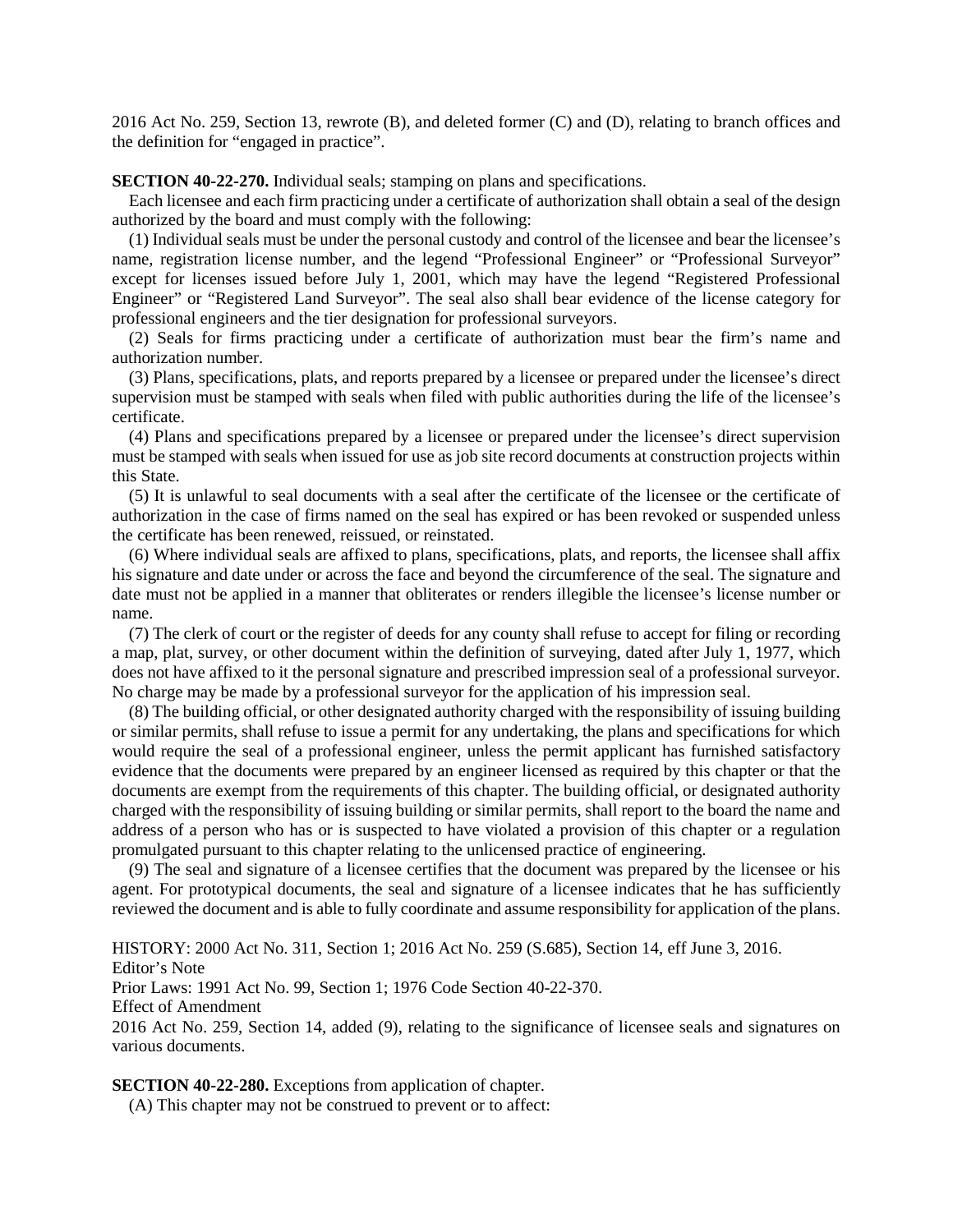(1) the practice of any other regulated profession or trade where the practice of the profession or trade may legitimately overlap the professions regulated by this chapter;

(2) the work of an employee or other subordinate of a person holding a certificate of registration under this chapter;

(3) the engineering work of full-time, non-temporary employees of the government of the United States officially performing their duties for their employer on federal lands within this State, in the practice of engineering for the government, and where specified by federal statute;

(4) the surveying work of full-time, non-temporary employees of the government of the United States officially performing their duties for their employer on lands within this State, in the practice of surveying for the government, and where specified by federal statute;

(5) the work or practice of a full-time, non-temporary employee of a public utility, a telephone utility, or an electrical utility by rendering to the employing company engineering service in connection with its facilities which are subject to regulation, supervision, and control in order to safeguard life, health, and property by the Public Service Commission of this State, so long as the person is actually and exclusively employed. Engineering work not related to the exemption in this item where the safety of the public is directly involved must be accomplished by or under the responsible charge of a professional engineer;

(6) the work or practice of a regular employee of an electric cooperative, when rendering to the employing cooperative engineering service in connection with its facilities which are subject to regulations and inspections of the Rural Utilities Service, if the person is actually and exclusively employed. Engineering work not related to the exemption in this item where the safety of the public is directly involved must be accomplished by or under the responsible charge of a professional engineer;

(7) the work or practice of a full-time, non-temporary employee of a state authority which is licensed by and subject to the safety regulations of the Federal Energy Regulatory Commission and which sells and distributes electric power to consumers, so long as the person is actually and exclusively employed. Engineering work not related to the exemption in this item where the safety of the public is directly involved must be accomplished by or under the responsible charge of a registered professional engineer;

(8) the work of a general contractor, specialty contractor, or material supplier in the preparation and use of shop drawings or other graphic descriptions used to detail or illustrate a portion of the work required to construct the project in accordance with plans and specifications prepared under the requirements of this chapter;

(9) the work or practice of a person rendering engineering services to a corporation that operates in South Carolina under a production certificate issued by the Federal Aviation Authority, provided that the general business of the corporation does not consist, either wholly or in part, of the rendering of engineering services to the general public. For purposes of this section, "engineering services" means design, construction, and maintenance of airplanes and airplane manufacturing equipment; and

(10) the activities of full-time employees of a manufacturing company or other personnel under the direct supervision and control of the manufacturing company, or a subsidiary of the manufacturing company, on or in connection with activities related to the research, development, design, fabrication, production, assembly, integration, installation, or service of products manufactured by the manufacturing company. This exemption does not apply to activities where the seal of a professional engineer is expressly required by statute, regulation, or building code, or to engineering services offered to the public. For the purposes of this item, "manufacturing company" means a company that produces or assembles tangible personal property and "other personnel" includes individuals employed by a staffing company working for the manufacturing company.

(B) If drawings and specifications are signed by the authors with the true title of their occupations, this chapter does not apply to the preparation of plans and specifications for:

(1) farm buildings not designed or used for human occupancy;

(2) buildings and structures not requiring a permit by the authority having jurisdiction, less than three stories high and less than five thousand square feet in area, except that buildings and structures classified as assembly, business, educational, factory and industrial, high hazard, institutional, mercantile, storage,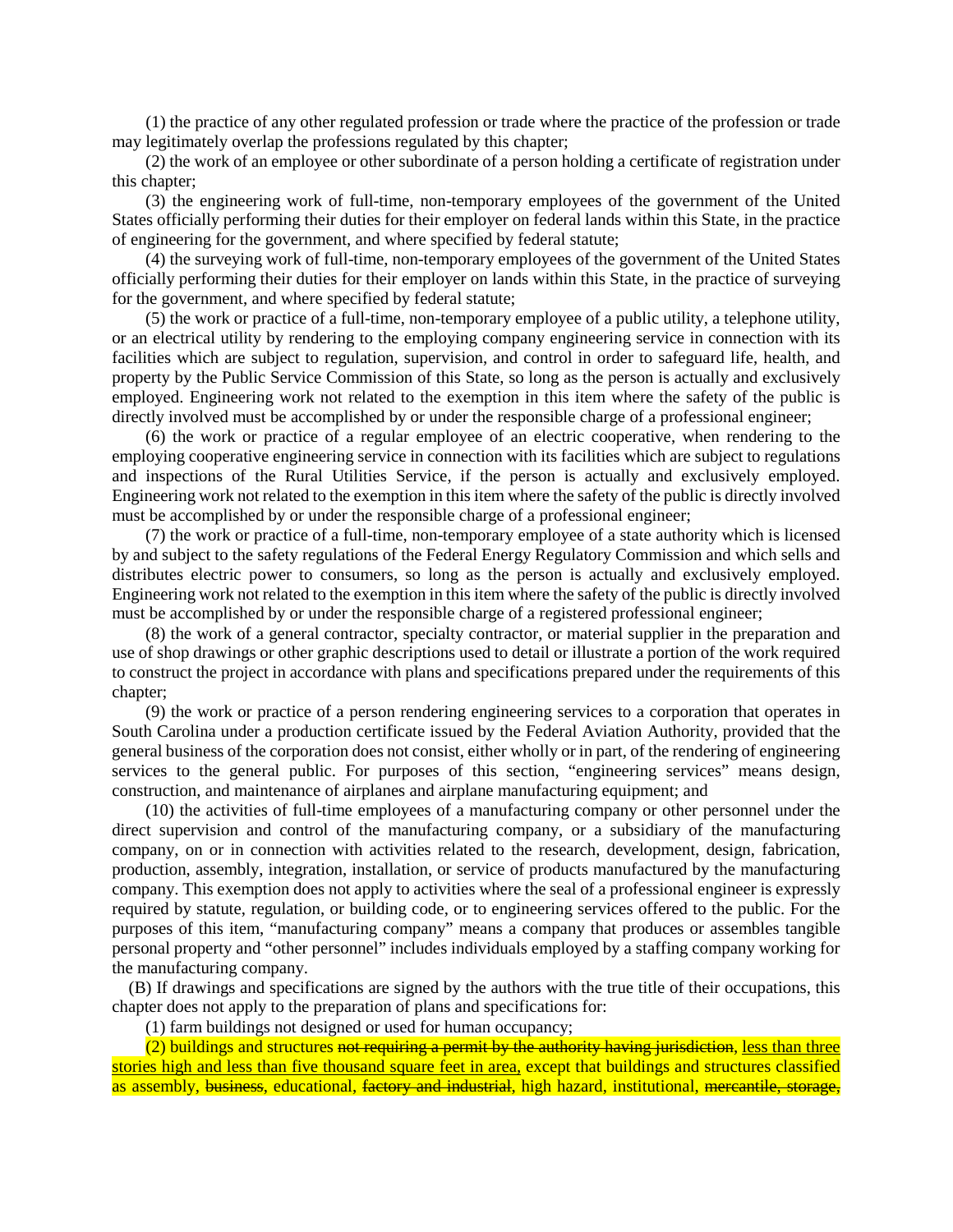and utility occupancies or uses in as defined by the International Code Series, as adopted by the State of South Carolina, regardless of size or area, are not exempt from the provisions of this chapter;

(3) one- and two-family dwellings in compliance with the prescriptive requirements of the International Residential Code, as adopted by the State of South Carolina. All other buildings and structures classified as residential occupancies or uses in the International Code Series and that are beyond the scope of the International Residential Code are not exempt from the provisions of this chapter; and

(4) alterations to a building to which this chapter does not apply, if the alterations do not result in a change which would otherwise place the building under the application of this chapter.

(C) This subsection may not be construed to prejudice a law, ordinance, regulation, or other directive enacted by another political body or a requirement by a contracting authority which would otherwise require preparation of plans and specifications under the responsible charge of a professional engineer or professional surveyor.

HISTORY: 2000 Act No. 311, Section 1; 2013 Act No. 55, Section 1, eff June 7, 2013; 2014 Act No. 157 (H.4604), Section 1, eff April 14, 2014; 2016 Act No. 259 (S.685), Section 15, eff June 3, 2016; 2017 Act No. 18 (S.342), Section 2, eff May 9, 2017.

Editor's Note

Prior Laws: 1991 Act No. 99, Section 1; 1976 Code Section 40-22-460.

Effect of Amendment

The 2013 amendment added subparagraph (A)(9).

2014 Act No. 157, Section 1, added subsection (A)(10), relating to exemptions for certain activities performed by full-time employees or other personnel of a manufacturing company, and made other non substantive changes.

2016 Act No. 259, Section 15, in (A), substituted "full-time, non-temporary" for "regular" throughout; rewrote  $(B)(2)$ ; and added  $(B)(3)$ , relating to one- and two-family dwellings.

2017 Act No. 18, Section 2, in (A)(6), substituted "regular employee" for "full-time, non-temporary employee" and substituted "Rural Utilities Service" for "Rural Electric Administration".

### **SECTION 40-22-290.** TIER A surveying; exclusions.

The practice of TIER A surveying does not include:

(1) the creation of nontechnical maps:

(a) prepared by private firms or government agencies for use as guides to motorists, boaters, aviators, or pedestrians;

(b) prepared for publication in a gazetteer or atlas as an education tool or reference publication;

(c) prepared for or by educational institutions for use in the curriculum of any course of study or academic research;

(d) produced by any broadcast or print media firm as an illustrative guide to the geographic location of any event;

(e) prepared by lay persons for conversational or illustrative purposes, including advertising material and use guides;

(2) the transcription of existing documents or land records into geographic information systems/land information systems by manual or electronic means;

(3) the transcription of public record data into a cadastre (tax maps and associated records) and the maintenance of that cadastre by either manual or electronic means, including tax maps and zoning maps;

(4) the use of all documents or databases prepared by any federal agency and documents or databases using federal data by any person to prepare documents and databases including, but not limited to, federal and military versions of quadrangle topographic maps, military maps, and satellite imagery;

(5) the use of all civilian or commercial remotely-sensed satellite data;

(6) all maps and databases created by any firm, in either hardcopy or electronic form, by full-time employees of that firm, of features that are wholly contained within properties that the firm owns, leases, rents, or has exclusive use or shared easement to, are exempt from the definition of surveying. This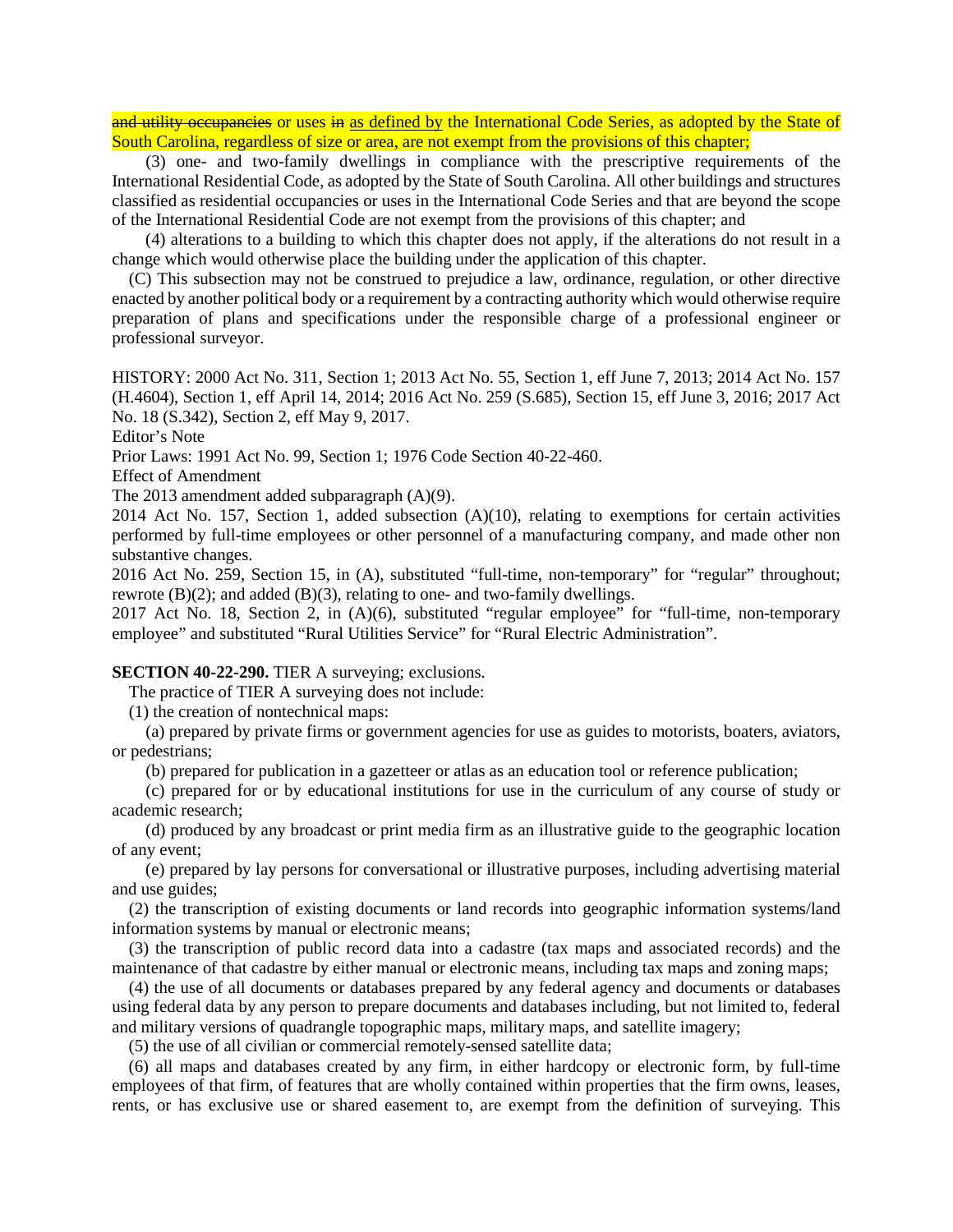exclusion includes public and private utility companies preparing inventory maps of their facilities as long as those maps and databases are not provided to anyone outside the company with any data that illustrates property ownership lines of property the firm does not own, lease, rent, or on which they have exclusive use or shared easement;

(7) the creation of maps and databases depicting the distribution of natural or cultural resources prepared by foresters, geologists, soil scientists, geophysicists, biologists, geographers, archeologists, historians, urban and regional planners, or other individuals qualified to prepare such maps as long as any property boundaries shown are either supplied by a professional surveyor or transcribed from public deed or plat records converted from tax maps or cadastre, or are clearly not intended to serve as legal property boundaries;

(8) the creation of all maps and geo-referenced databases depicting physical features and events prepared by any government agency where the access to that data is restricted by statute, including geo-referenced data generated by law enforcement agencies involving crime statistics and criminal activities;

(9) the work of any official or employee of a political subdivision of this State while in the performance of their official duties involving Emergency 911 mapping, land use mapping, property tax mapping, remote sensing and implementation, maintenance, creation, and distribution of mapping grade GIS data as part of a political subdivision's geographic information system.

HISTORY: 2000 Act No. 311, Section 1; 2007 Act No. 58, Section 1; 2016 Act No. 259 (S.685), Section 16, eff June 3, 2016.

Effect of Amendment

2016 Act No. 259, Section 16, in (1), inserted "nontechnical", and in (1)(c), substituted "educational institutions" for "education institutions".

## **SECTION 40-22-295.** Emergency services immunity.

(A) A licensed engineer or surveyor who voluntarily, without compensation, provides structural, electrical, mechanical, or other engineering services or surveying services at the scene of a declared national or state emergency, at the request of the Governor, is not liable for any personal injury, wrongful death, property damage, or other loss caused by the licensed engineer or surveyor's acts, errors, or omissions in performing the engineering or surveying services for a property, structure, building, piping, or other engineered system, either publicly or privately owned. Immunity from liability under this section is only effective as to services rendered during the thirty days following the event that gave rise to the declared state of emergency.

(B)(1) Any licensed engineer or surveyor appointed pursuant to this section must not be held liable for any civil damages as a result of the providing of requested engineering or surveying services unless the damages result from providing, or failing to provide engineering or surveying services if the consequences of the services provided are proven by a preponderance of the evidence to be the result of gross negligence or recklessness.

(2) This section applies if the engineer or surveyor does not receive payment other than as allowed in Section 8-25-40 for the appointed services and prescribed duties. However, if the engineer or surveyor is an employee of the State, the engineer or surveyor may continue to receive compensation from his employer.

(C) This section does not provide immunity from liability to persons providing services pursuant to Section 40-22-75.

HISTORY: 2012 Act No. 280, Section 3, eff June 26, 2012; 2017 Act No. 18 (S.342), Section 1, eff May 9, 2017.

Editor's Note

2012 Act No. 280, Section 1, provides as follows:

"This act may be cited as the 'Architects' and Engineers' Volunteer Act'."

Effect of Amendment